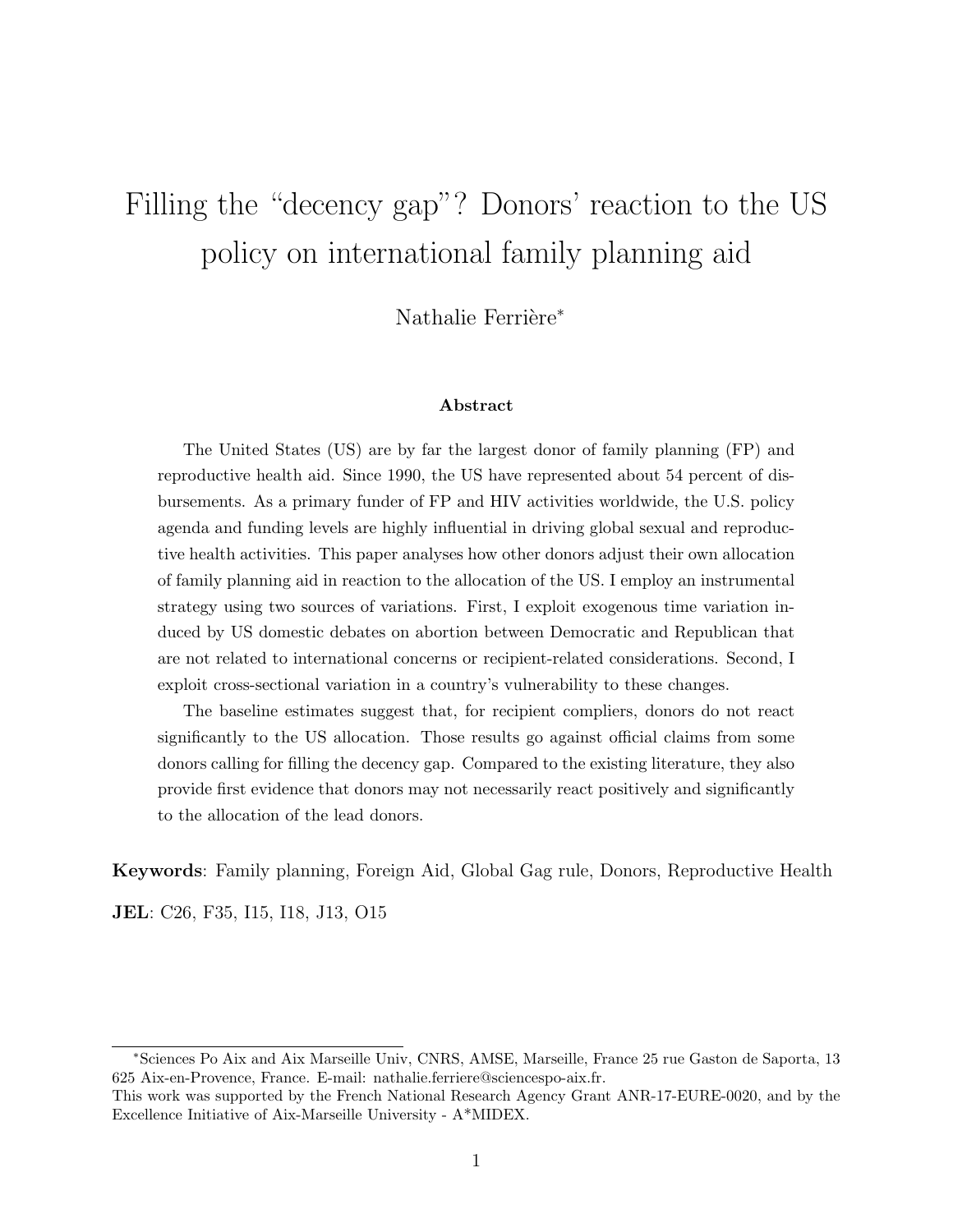# 1 Introduction

Access to safe, voluntary family planning (FP) is a human right and one target of the Sustainable Development Goals  $(SDG 3.7).<sup>1</sup>$  Yet in developing regions, in 2020, an estimated 218 million women who want to avoid pregnancy are not using safe and effective family planning methods. The UNFPA advocates that it "threatens their ability to build a better future for themselves, their families, and their communities". The importance of family planning has been emphasized in different international conferences (Cairo, 1994; London, 2012; Nairobi, 2019). Achieving universal access to sexual and reproductive healthcare services also sustains and advances progress towards achieving other targets of the SDGs. Family planning is central to gender equality and women's empowerment (SDG 5), and it is a key factor in reducing poverty. One of the reasons for such large unmet needs is a lack of sufficient funding. Developing countries have limited domestic resources. Therefore, they rely on external sources, in particular, foreign aid. In 2018, according to FP2020, an international organization, international donors contributed an estimated 48 percent, domestic governments 35 percent and consumers 17 percent with large disparities across developing countries.<sup>2</sup>

Among donors, the United States (US) are by far the largest donor of family planning and reproductive health aid. Since 1990, the US have represented about 54 percent of disbursements. Over the same period, the second largest donor, the United Kingdom only provided 8% of family planning aid. As a primary funder of FP and HIV activities worldwide, the U.S. policy agenda and funding levels are highly influential in driving global sexual and reproductive health (SRH) activities. As the dominant donor, it is therefore more likely that their own allocation to particular countries affects aid flows from other donors.

Building on the literature on donor coordination and on the competitive use of development finance, my paper analyses how other donors adjust their allocation of family planning aid in reaction to the allocation of the US. This question is critical as the US foreign policy on family planning has undergone several important changes over the last 40 years inducing large variation on their family planning aid. Hence, the way donors interact with the US will

<sup>&</sup>lt;sup>1</sup>The UNFPA provides the following definition of family planning. Family planning is the information, means and methods that allow individuals to decide if and when to have children. This includes a wide range of contraceptives – including pills, implants, intrauterine devices, surgical procedures that limit fertility, and barrier methods such as condoms – as well as non-invasive methods such as the calendar method and abstinence. Family planning also includes information about how to become pregnant when it is desirable, as well as treatment of infertility.

<sup>&</sup>lt;sup>2</sup>In 2017, donor contributions represented 10 percent of total family planning expenditure in Bangladesh, 41 percent in Myanmar and 61 percent in Kenya for instance. Source: http://progress. familyplanning2020.org/finance.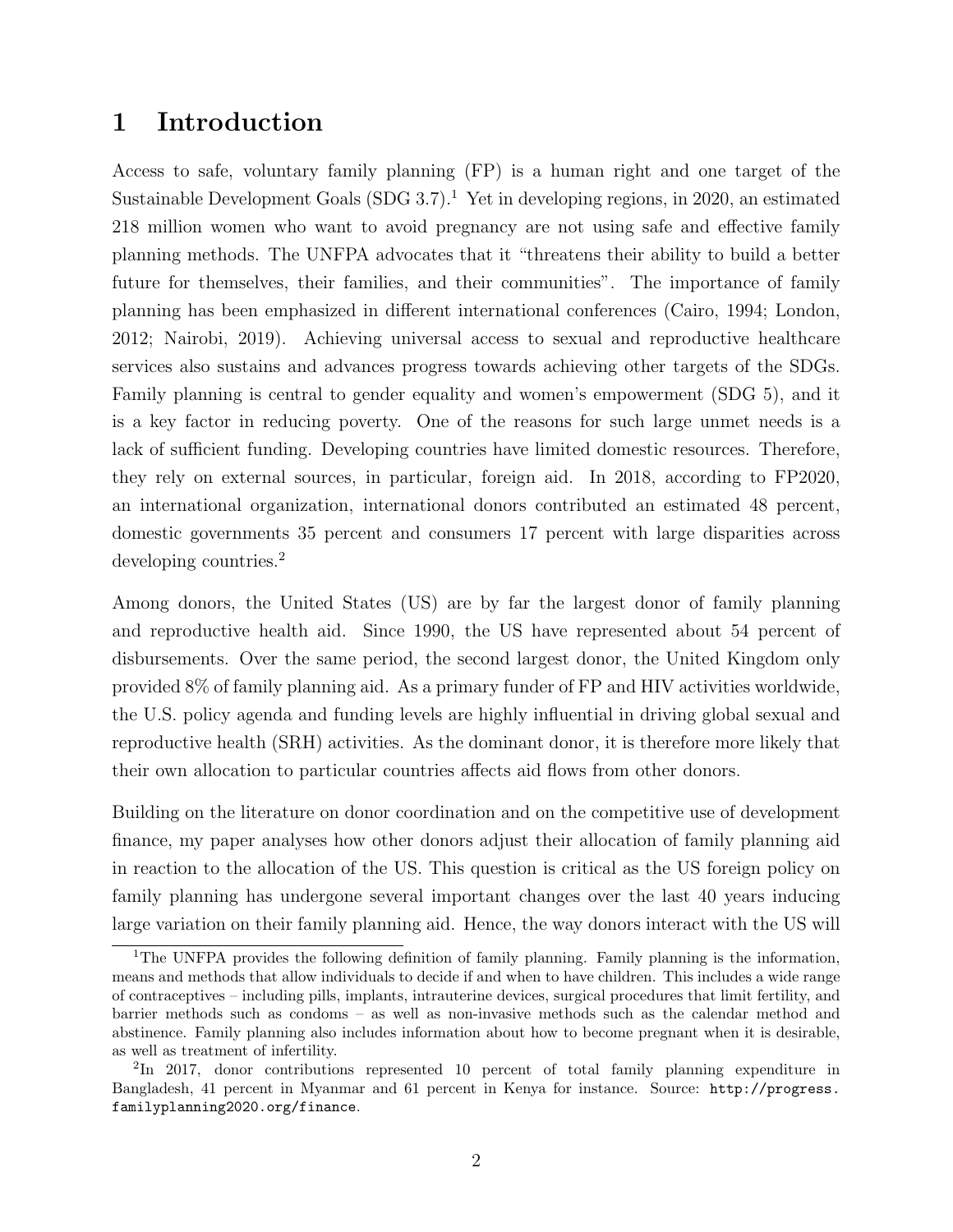critically affect the possibility to limit family planning aid volatility for recipient countries.<sup>3</sup>

To identify whether and how other donors react to the US allocation of family planning, I employ an instrumental strategy using two sources of variations, following the empirical literature on aid (Nunn and Qian, 2014; Dreher et al., forthcoming). First, I exploit exogenous time variation induced by US domestic debates on abortion between Democratic and Republican that are not related to international concerns or recipient-related considerations. The US foreign policy on family planning has been driven over the last 40 years by the successive rescinding and restatement of the Global Gag Rule (also name the Mexico City Policy). The Global Gag rule was first enacted by President Reagan in 1984 during the international Population Conference in Mexico City. It directs US agencies including the USAID to withhold funds from non-US non-governmental organizations (NGOs) that provide abortion-related services. Since 1984, the policy has remained an important symbol of the Republican party and is only active during Republican Administrations. Second, I exploit cross-sectional variation in a country's vulnerability to these changes, which is measured by the proportion of years a country receives family planning aid from the US when the Global Gag Rule is not active interacted with the share of family planning aid channelled by non-US NGOs.

The baseline estimates suggest that donors do not complement neither substitute the allocation of the US and thus do not compensate neither reinforce the detrimental effect of the Global Gag Rule in developing countries. Those results are not consistent with international calls done by donors to "fill the decency gap" after the reinstatement of the Global Gag Rule by Republican Presidents.<sup>4</sup> Those results are also not consistent with the hypothesis of altruistic donors who would free-ride on the US allocation. Finally, it provides new evidence that donors reactions not only depend on the type of aid but also the identity of the donor. To better understand the mechanisms behind this absence of reaction, I provide several additional results. First I investigate bilateral reactions to investigate the possibility of a reallocation among donors. No donors fill the decency gap. Only Greece and New Zealand, two small donors react significantly to the US allocation. Second, I show that donors do not react differently to a rescinding and a reinstatement of the Global Gag Rule.

My findings contribute to several literatures. Those results complement the empirical literature on donor's interaction providing first evidence of no herding behaviour to the dominant and traditional donor. Existing empirical literature on donors' interactions tends to find

<sup>&</sup>lt;sup>3</sup>It has been shown that for development aid, aid volatility tends to be growth-reducing in recipient countries (Arellano et al., 2009) or to induce internal conflict (Nielsen et al., 2011).

<sup>&</sup>lt;sup>4</sup>If it was the case, we should observe substitution effects.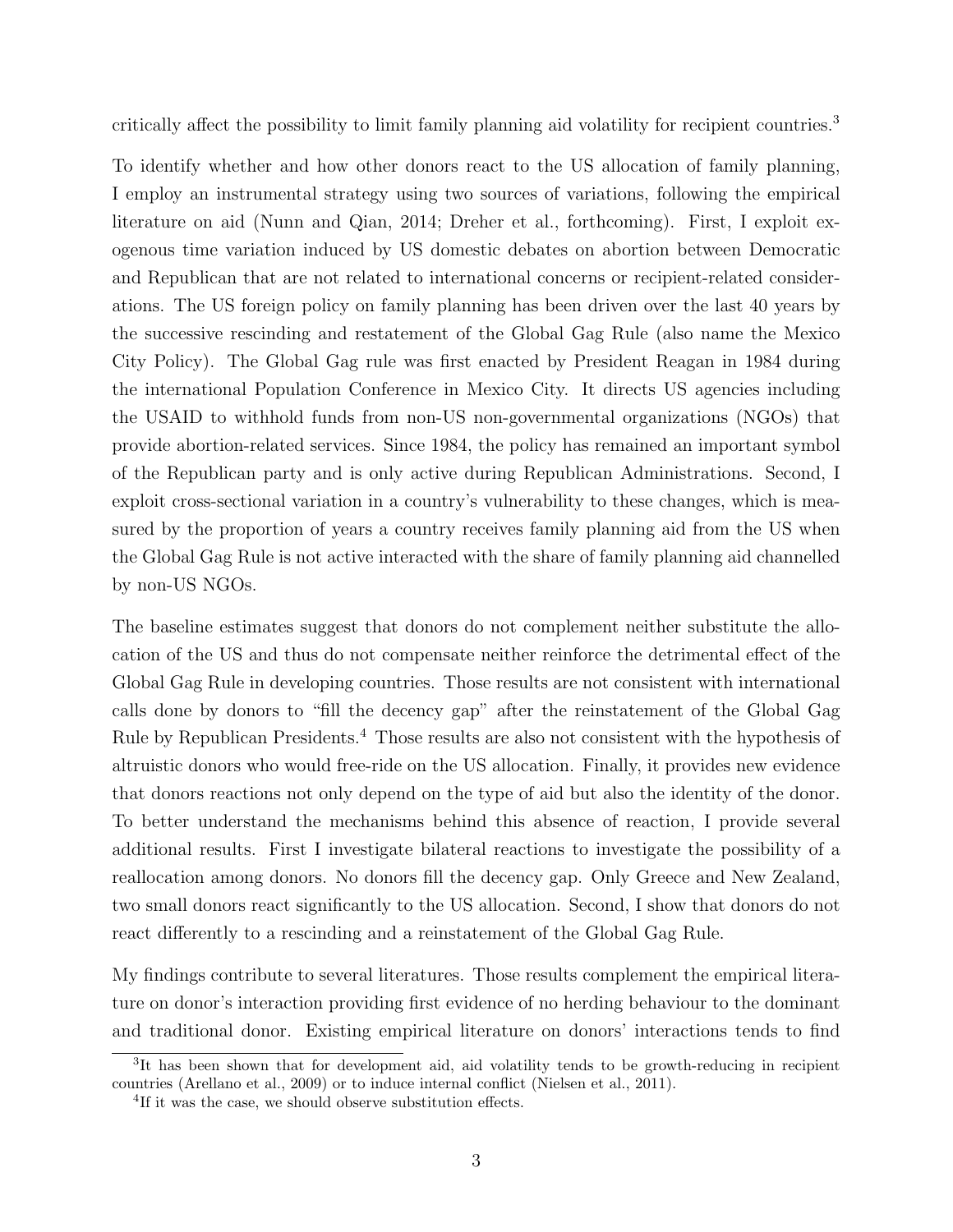herding behaviours explain either by competition (Zeitz, 2020) or information and signal effect (Davies and Klasen, 2019) while the theoretical literature provide both rationale for substitution because of free-riding (Bourguignon and Platteau, 2015) or complementarity through competition (Annen and Moers, 2016). Second, it provides additional evidence that aid is not only determined by the strategic and economics needs of donors countries (Alesina and Dollar, 2000; Fuchs et al., 2015) but also by domestic politics and party ideologies (Tingley, 2010; Brech and Potrafke, 2014; Dreher et al., 2015; Greene and Licht, 2018). Third, it provides new evidence that statements on aid harmonization, donors cooperation and coordination should first look at how, at the sectoral level, aid from a given donor depends on the allocation decisions of other donors. Indeed, the way other donors interacts or do not interact affects dramatically the interest donors take in donor coordination, alignment and specialization (Mascarenhas and Sandler, 2006) and may explain the disappointing results from the 2005 Paris Declaration on aid fragmentation (Nunnenkamp et al., 2013).

The remainder of the paper is organized as follows. Section 2 presents in detail the history of the Global Gag rule, its implications for family planning programs, and how other donors publicly react to the US policy. Section 3 details the empirical strategy and data. Section 4 discusses the results and their implications and section 5 concludes.

## 2 Literature

If the general literature on aid allocation is large, the literature investigating how donors react to the allocation of other donors remains small but is increasing. The first wave of empirical literature introduces the allocation of other donors in the allocation equation but only as a control variable without dealing with endogeneity. For instance, Dudley and Montmarquette (1976) of Berthélemy (2006) control for the total amount of aid provided by other donors in their allocation equation and find positive coefficients. Other authors indirectly address the question of interactions between donors by comparing their allocation. Koch et al. (2009) show that NGOs are generally inclined to follow official donors. This effect is stronger for NGOs receiving official co-financing.

This question has really emerged with the problem of aid fragmentation, aid effectiveness, and donor coordination, first theoretically, next empirically. Bigsten and Tengstam (2015) document why donor cooperation is a key element of the international community to tackle the problem of low aid effectiveness. Indeed cooperation should decrease transaction costs. Bourguignon and Platteau (2015) state that the fight against poverty is a public good and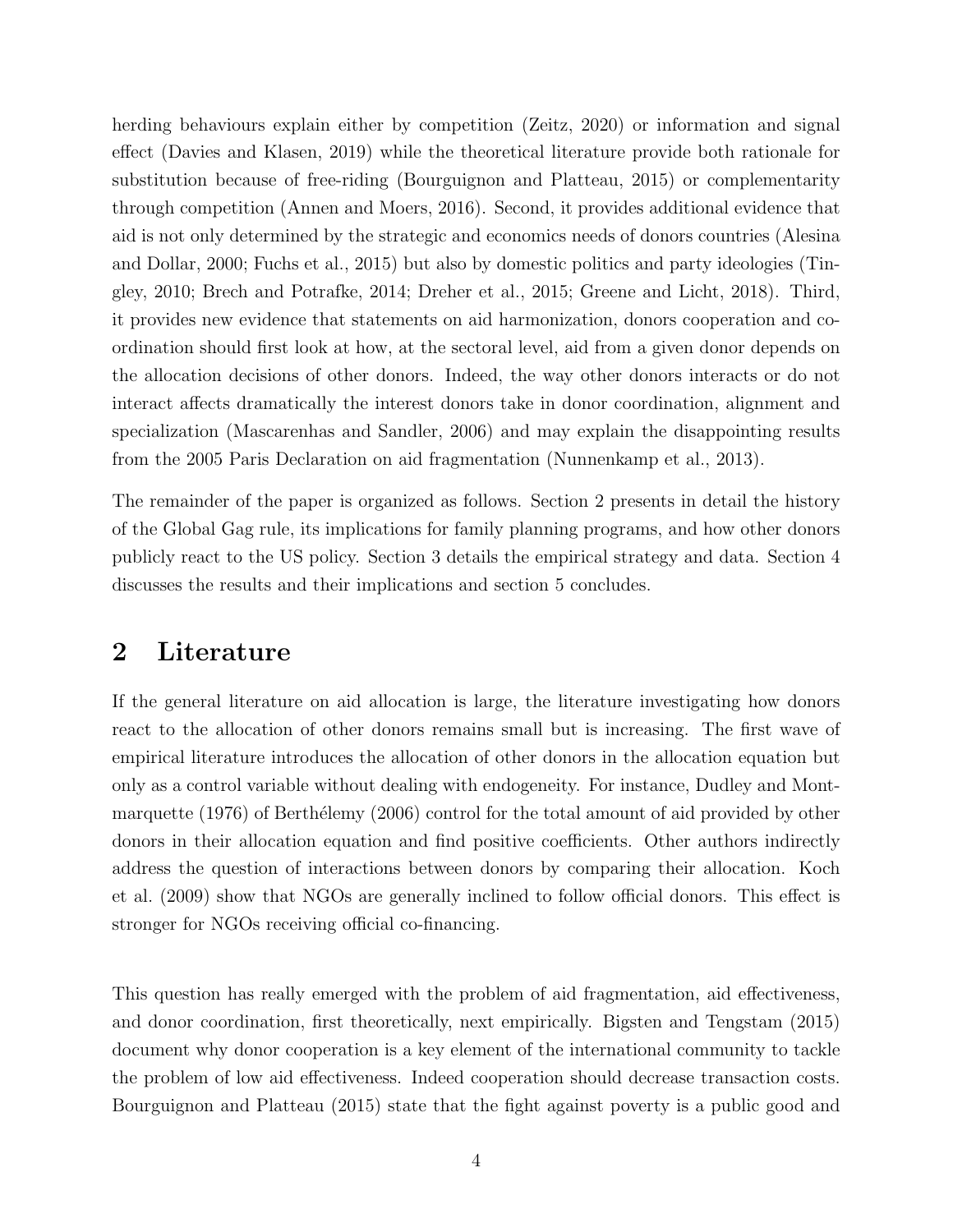international aid a way to contribute to this problem. They develop a simple model with free-riding and political costs that impede cooperation among donors. It leads to trade-offs between the costs and benefits of cooperation for each donor. In the end, the equilibrium is not optimal. Annen and Moers (2016) develop a model where donors want to maximize their relative aid's impact rather than the absolute. In that sense, they underline the importance of having interactions between donors and explain how it can affect aid allocation and effectiveness. They also show that reactions should depend on the relative size of each donor.

Generally, the empirical literature finds herding effects starting with Frot and Santiso (2011). For instance, Davies and Klasen (2019) find that others' bilateral flows lead to a significant increase in aid flows from a particular donor, but primarily within a given year and that the effects are particularly pronounced for large donors.

One reason for herding behaviour is competition. Fuchs et al. (2015) show that export competition between donors is a major impediment to aid coordination and leads to similar aid allocation. In a recent working paper on humanitarian aid, Fuchs and Siewers (2021) also find that trade competition may affect the speed of humanitarian aid allocation by different donors. Barthel et al. (2014) also provide evidence that donors react to aid giving by other donors because of trade competition but only for the largest donors. On the contrary, for more altruistic donors and for aid in the social sector they do not find evidence of export competition. Mascarenhas and Sandler (2006) test different models of competition between donors. They uncovered no evidence of cooperative behaviour among donors. Donors view giving by others largely as complementary. Another reason for herding is coordination through joint intervention rather than division of labour. On food aid allocation, through the analysis of the correlation of error terms, Kuhlgatz et al. (2010) describe strong positive interaction they interpret as evidence of donor coordination. Carbone (2017) analyses the EU Joint Programming Initiative on the policies programs in development from the EU members. EU membership does affect the development policies of the member states, in some cases more than in others, and not necessarily only through social learning and socialization, but also as a result of strategic calculations. A third explanation is a signal effect. Galiani et al. (2017) documents donors' reactions after a country exceeds the IDA income threshold. On average DAC donors tend to lower their aid after, except Germany.

The identity of the donor tends to matter to better understand the reaction of other donors.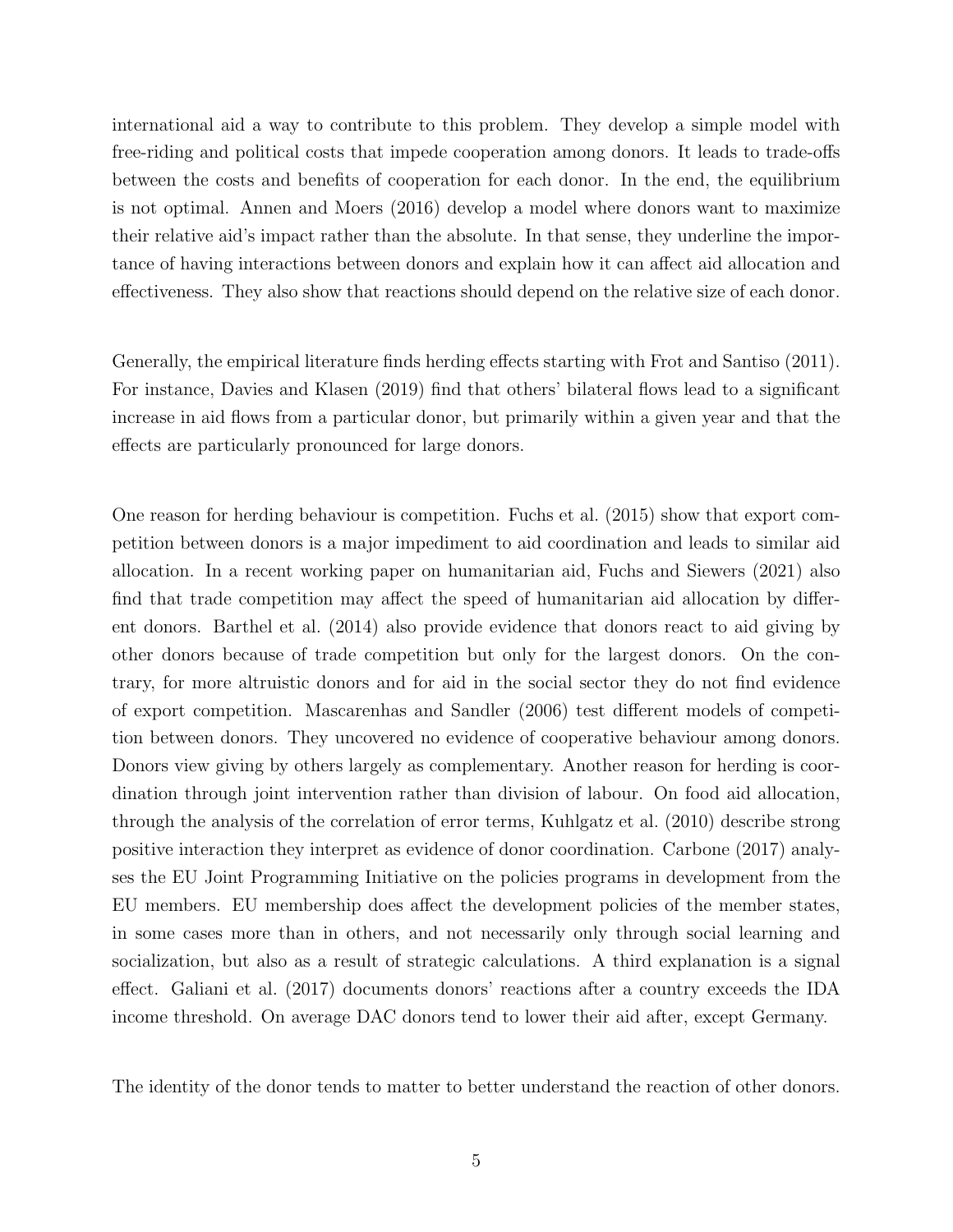Focusing on the role of World Bank, (Steinwand and Reinsberg, 2020) find that bilateral donors allocate projects in a complementary fashion into the same sectors. Moreover, World Bank and bilateral project numbers move together. ? show that donors speed up their pledges after the lead donor provides emergency aid. Focusing on food aid, Ferrière (2021) shows that the reaction to the EU allocation depends on the relative donor size. Larger donors such as the US do not react to the EU allocation while donor with equivalent budget size reacts positively to the EU allocation. Humphrey and Michaelowa (2019) provide evidence that traditional development finance does not react to the allocation of Chinese aid in Africa. Only in more developed non-concessional countries, they find reactions from the World Bank and the MDBs. Kilby (2005) investigate the exogeneity of non-World Bank aid in the World Bank allocation and the opposite. He rejects the hypothesis that non-World Bank aid is affected by other donors but cannot reject the fact that the World Bank acts more as a leader than a follower in determining the global allocation of aid.

The literature on individual charitable giving is also interesting to understand why donors may react differently to different donors. Andreoni (2006) highlights the importance of leadership gifts - large donation made by one single person - because it provides a legitimation effect. The leader is sending a signal about the recipient of the gift which later givers will follow. The credibility of the signal depends on the size of the gift.

Applied to international family planning aid, we may expect such legitimacy effect to matter for relatively small donors, especially when the US is the one funding one of the best surveys on Demographic and Health outcomes. This argument of lead donors was also developed by (Steinwand, 2015) to analyse aid fragmentation. He investigates the problem of coordination and competition among donors depending on the presence of a lead donor. Finally, Andreoni (1990) underlines the role of social pressure on giving. This aspect could be relevant in the case of institutional donors where diplomatic position can affect the decision of other donors.footnoteFor instance, the French government publicly announced in April 2021 that they hope that the French giving to Covax would create a snowball effect on giving. In our context of family planning aid, some European countries call to "fill the decency gap" after the rescinding of the Global Gag Rule and its extension by President Trump in 2017.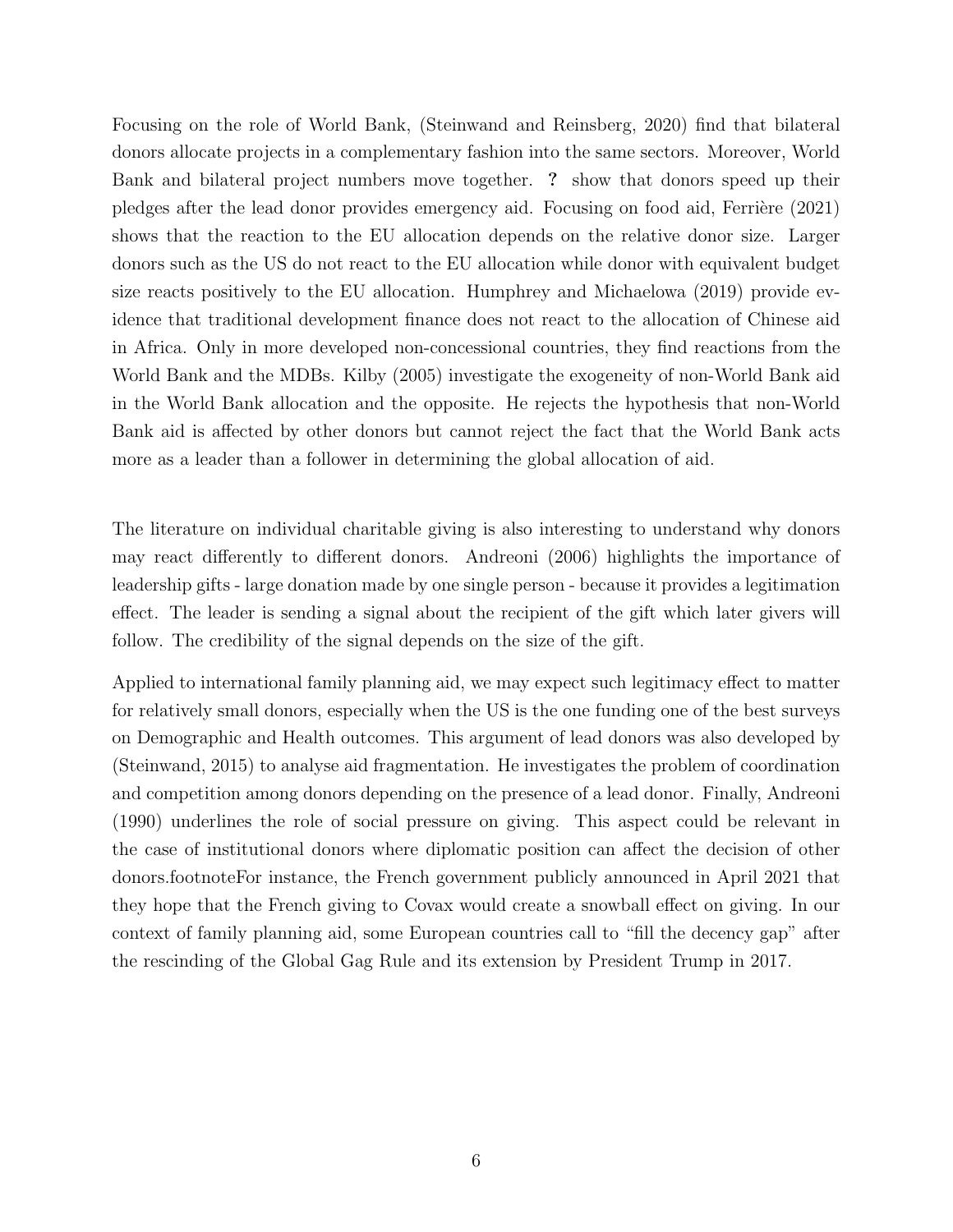# 3 Context

## 3.1 History of the Global Gag Rule

This section draws upon Blanchfield (2020) to describe the main evolution on abortion and family panning-related provision in US foreign assistance policy.

In 1961, the Foreign Assistance Act specified that the US should assist developing countries for the control of population growth. Family planning was part of the types of activities USAID could pursue. Starting in the mid-1960, the budget for population activities was multiplied by 10 relative to the beginning of 1960. At that time, voluntary family planning was perceived as a way to "improve health, family stability, greater individual opportunity, economic development." USAID's strategy for delivering family planning relied mainly on private organizations, especially NGOs, in particular in countries with no bilateral assistance programs.<sup>5</sup> During the 1970s, the USAID budget devoted to population programs increased. Since that time, the US has been consistently one of the largest donors of international population assistance worldwide. In 1973, 47% of its funds were spent on contraceptives and delivery of family planning service (Fox, 1985). The only change resulted from the adoption of the Helms amendment in 1973 that prohibited the use of US foreign assistance funds to perform abortions or to motivate or coerce individuals to practice abortions. However, organizations who received US funds may still perform abortion using other funds (private or provided by other donors). In 1981 the Siljander Amendment specified that no US funds may be used to lobby for or against abortion, but non US funds can be used to lobby for abortions by organizations receiving US funds. The US only required to maintain separate accounts for US money in order to demonstrate compliance with US abortion restrictions.

The most important change in family planning assistance policy from the US occurred during the UN Population Conference in August 1984 with the adoption of the Global Gag Rule, also called Mexico City policy (hereinafter GGR or MCP). President Reagan issued an executive order restricting family planning funding (The White House Office of Policy Development, 1984).

The United States does not consider abortion an acceptable element of family planning programs and will no longer contribute to those of which it is a part. [...] The United States will no longer contribute to separate non-governmental

<sup>5</sup>More than other components of population programs, family planning service projects draw upon the private sector (United States Congress House, 1986).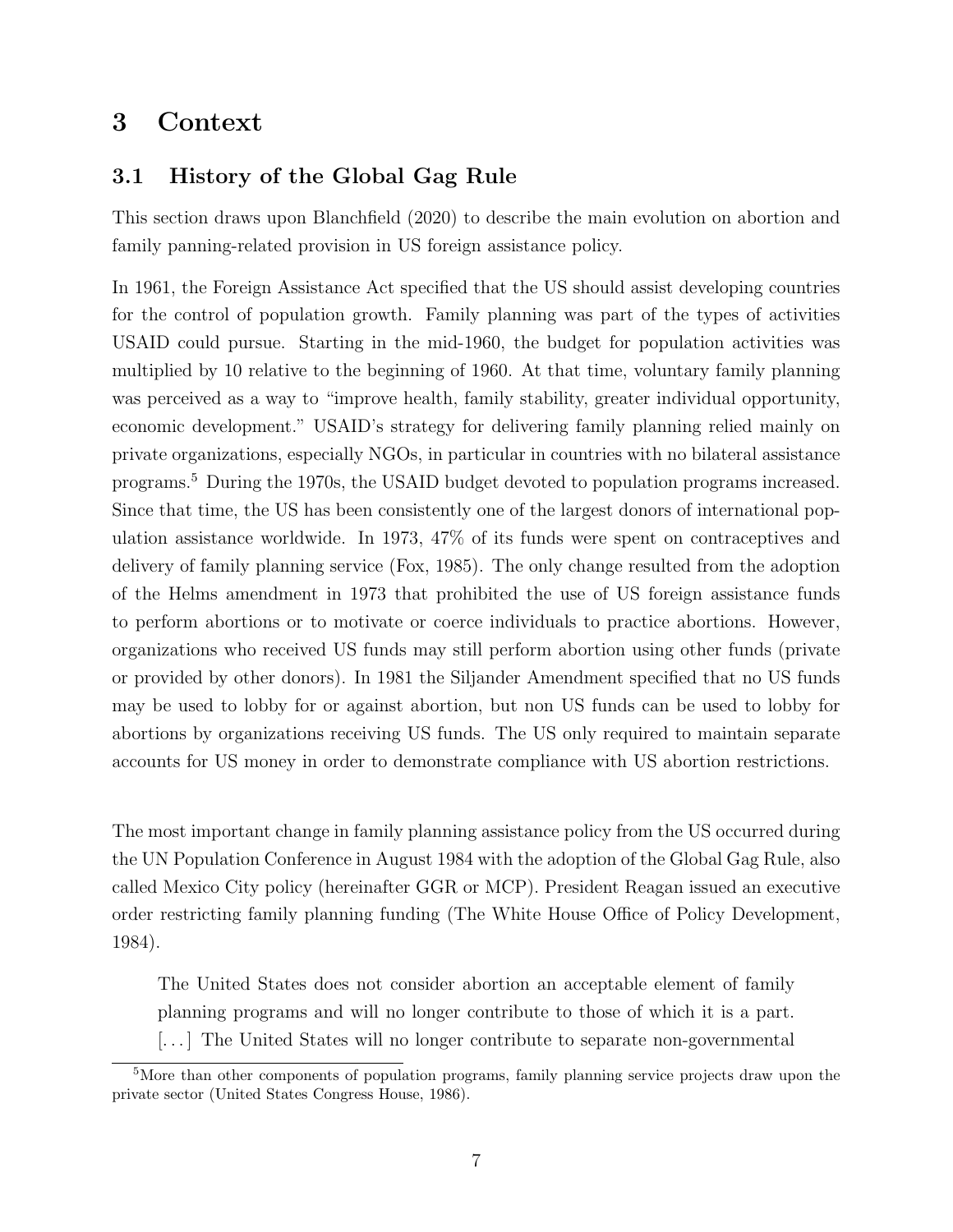organizations which perform or actively promote abortion as a method of family planning in other nations.

The US announced that it would no longer provide funds to international family planning organizations engaging in abortion activities with any funds. Hence, it required that recipients of US funds cease all abortion activities – abortion, promotion of abortion, or lobbying for a change in abortion legislation – even if such activities are conducted with non-US funds. The GGR makes no distinctions for countries where abortion is legal. The policy only applied to foreign NGOs (after two Appeals courts in 1988 and 1989) and funds provided by USAID.<sup>6</sup> The policy required foreign NGOs receiving US family planning aid to certify in writing that they did not, and would not during the time of the funding agreement, perform or actively promote abortion as a method of family planning. US NGOs receiving US grants cannot also finance through a sub-grant a foreign NGO who perform or promote abortion. However, NGOs that receive USAID funds through a sub-grant of a foreign host government are exempt.

This policy was not retroactive; hence, the full impacts could be delayed by some years. Nevertheless given the complexity of the legislation, a chilling effect occurred.<sup>7</sup> "Immediately after the Mexico City Policy was implemented, many foreign NGOs began to distance themselves from any abortion activity for fear they may lose funding from USAID." (Camp, 1987) Due to translation and interpretation difficulties, many foreign NGOs have halted all abortion related activities, even those the Global Gag Rule allows (Aguilar, 2002). In 1985, an additional amendment prohibited allocating funds to countries with a coercive family planning policy. The main consequence was that the US stopped contribution to UNFPA.

Until the election of Bill Clinton, the GGR was active. In January 22, 1993, the newly elected president rescinded the GGR.

These excessively broad anti-abortion conditions are unwarranted. I am informed that the conditions are not mandated by the Foreign Assistance Act or any other law. Moreover, they have undermined efforts to promote safe and efficacious family planning programs in foreign nations. Accordingly, I hereby direct that

<sup>6</sup>A foreign non-governmental organization is a for-profit or not-for-profit non-governmental organization that is not organized under the laws of the United States, any State of the United States, the District of Columbia, or the Commonwealth of Puerto Rico, or any other territory or possession of the United States.

<sup>7</sup>For instance foreign NGOs that receive funding for non-family planning services are not subject to the Standard Clause of the Global Gag Rule, even though they may be providing family planning services. Both the CRLP and the PAl interpret this to mean foreign NGOs receiving USAID funds for HIV/AIDS, child survival, and health assistance are exempt from the restrictions (Aguilar, 2002).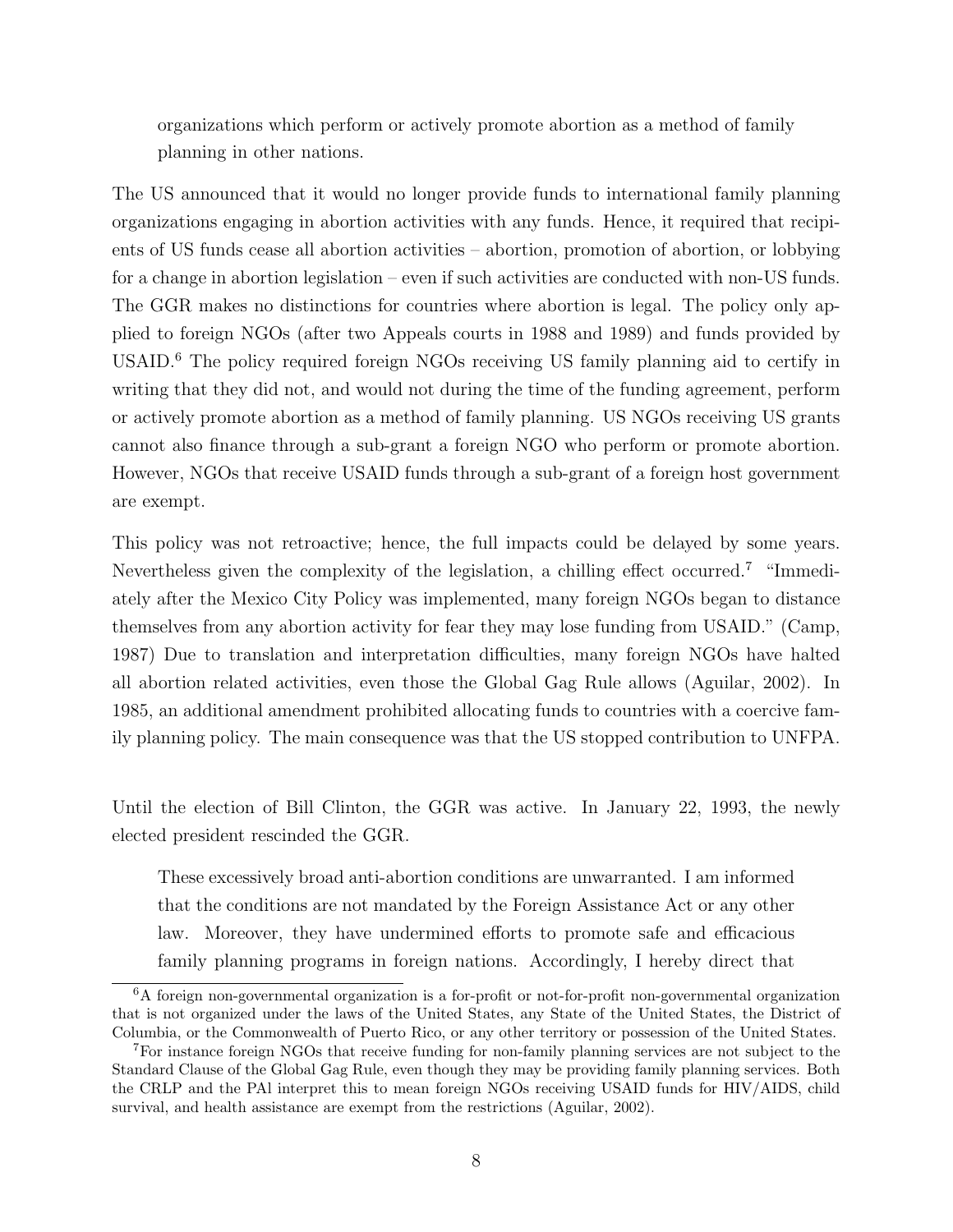AID remove the conditions not explicitly mandated by the Foreign Assistance Act or any other law from all current AID grants to NGO's and exclude them from future grants. Bill Clinton (1993)

Foreign NGOs may again receive funds from USAID for family planning projects and use non-US funds to perform or promote abortion. The GGR began a clear distinction between Democratic and Republican parties. In 1995, the Congress became Republican. Large debates occurred on the reinstatement of the GGR. During nine months, family planning funds were blocked. Funds were allocated over 15 months, with a maximum of 6.67% per month during the 1996 fiscal year. The remaining funds were reallocated to maternal and child health assistance. The GGR was reinstated legislatively for one year from October 1999 to September 2000. The temporary, one-year legislative imposition of the policy occurred as part of a broader deal related to paying the U.S. debt to the United Nations. This legislation restricted eligibility for USAID funding to foreign NGOs agreeing to three certification restrictions that were slightly more limited than the certification requirements instituted under President Reagan. The legislation included an option for the president to waive these restrictions; however, if he exercised the waiver option (for no more than \$15 million in family planning assistance), then \$12.5 million of this funding would be transferred to maternal and child health assistance. The president did exercise the waiver option.

Next, the policy was reinstated by George W. Bush (2001). In 2003, restrictions were expanded to State Department funds but at the same time, President Bush launched the President's Emergency Plan For AIDS Relief (PEPFAR) to address the AIDS/HIV pandemic focusing on 15 countries mostly in Sub-Saharan Africa. It was rescinded by Barack Obama (2009) and next reinstated by Donald Trump (2017). The Trump version was an extended version to the vast majority of U.S. bilateral global health assistance, including funding for HIV under PEPFAR, maternal and child health, malaria, nutrition, and other programs. In 2021, the new President Joe Biden rescinded again the Global Gag rule. "The move will free up at least \$7.3 billion in U.S. global health funding, making foreign NGOs and partners again eligible for U.S. global health assistance"<sup>8</sup> However voices raised to discuss why and how the previous presidency may have lasting effects on family planning policies over the world. For instance, some NGOs are considering the benefits of partnering with the US government if they cannot be relied on.

 $8$ https://www.devex.com/news/biden-repeals-the-global-gag-rule-but-next-steps-will-be-huge-undertaking-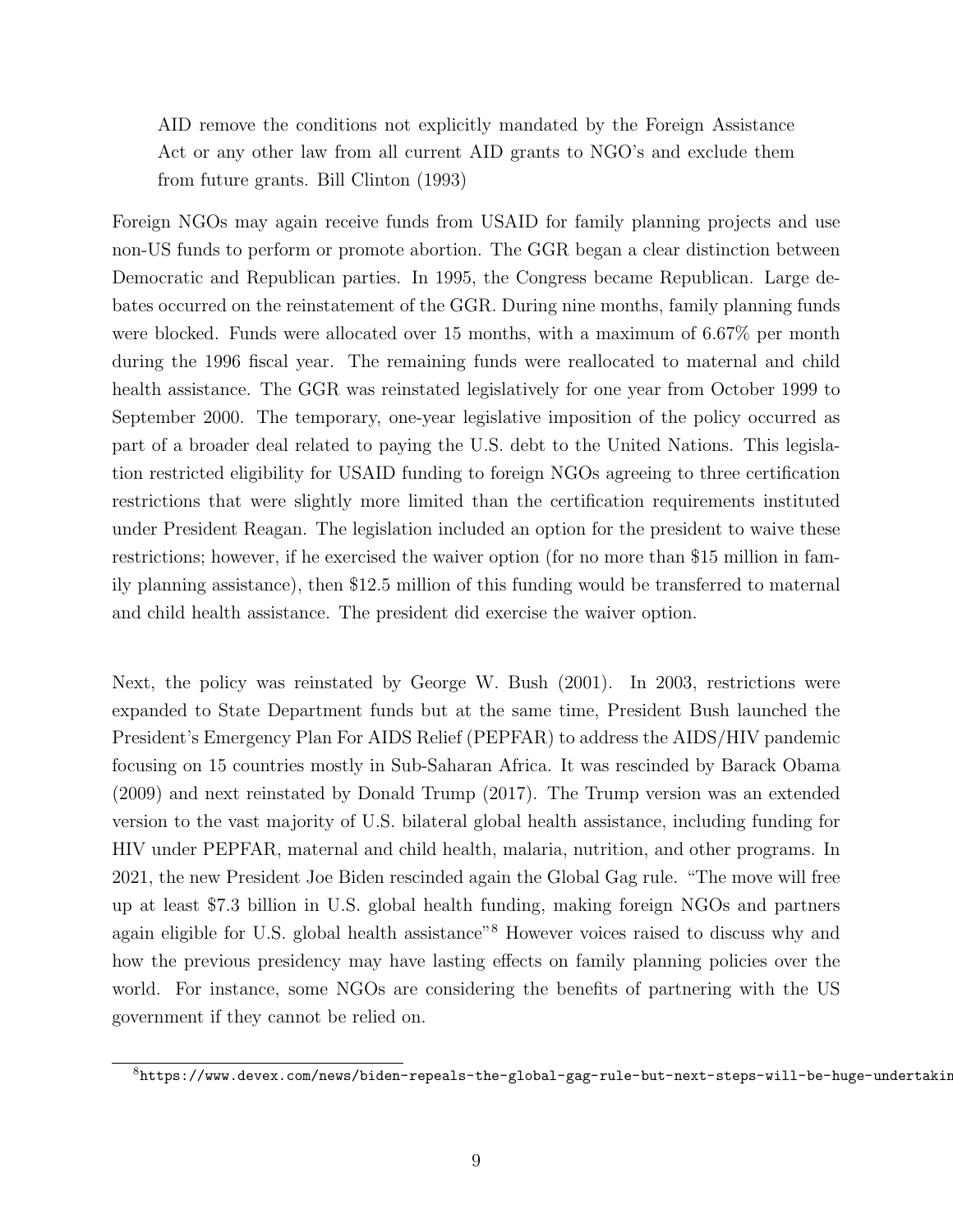The implementation of the GGR may not necessarily affect US family planning aid and more general family planning expenses in developing countries for three main reasons. First, the GGR does not prohibit funding to the recipient government, to anti-abortion NGOs. Hence aid could be reallocated through other implementing channels. Second, given the importance of the US in funding family planning assistance, a lot of NGOs may prefer to agree with the GGR and adjust their projects rather than to declined to agree to the terms of the policy.<sup>9</sup> Third even if the GGR results in a decreased in US family planning aid, the other donors could make up the difference, "fill the decency gap".

## 3.2 Impact on US family planning funding

The repercussions of the GGR have been documented quickly after its first adoption. Camp (1987) provided a first qualitative analysis of the impact of the GGR. In 1987, despite a small number of large organizations affected – due mainly to the fact that the policy did not apply to ongoing grants but only on new grants – the GGR negatively impacted organizations and family planning activities. The author observed a large chilling effect leading to a pattern of avoidance of particular countries or types of sub-grantees. She also observed a pattern of avoidance between some family planning providers and organizations providing abortion or abortion advocacy. As a consequence, the isolation of abortion providers from other family planning providers reduces the quantity and quality of post-abortion contraceptive counselling and services. In addition, historical partners of USAID were organizations having long-standing experience in family planning. These organizations tend to refuse the new restrictions. Hence, in some countries, such organizations gradually disappeared. It will reduce the effectiveness of family planning programs as well as their sensitivity to the needs of women in developing countries. For complying organizations, it induced growth of administrative burdens and monitoring costs.

Population Action International documented the effect of the reinstatement of the policy by President Bush. By 2002, the Global Gag Rule had ended shipments of USAID-donated contraceptives to 16 developing countries. Leading family planning agencies in another 13 countries are unable to receive USAID contraceptives because they refused to abide by the restrictions (PAI, 2005). In Kenya, for instance, it led to the close of important clinics. It laid off large numbers of staff and scaled back programs. In most cases, those shuttered clinics constituted the only source of health care for local communities. Also, due to the loss

<sup>&</sup>lt;sup>9</sup>A March 2020 report by the Goverment Accountability Office (GAO) found that among all projects planned in 2018, only 4% declined the funding because the NGOs did not accept the policy, resulting in 2% decrease in planned US fundings.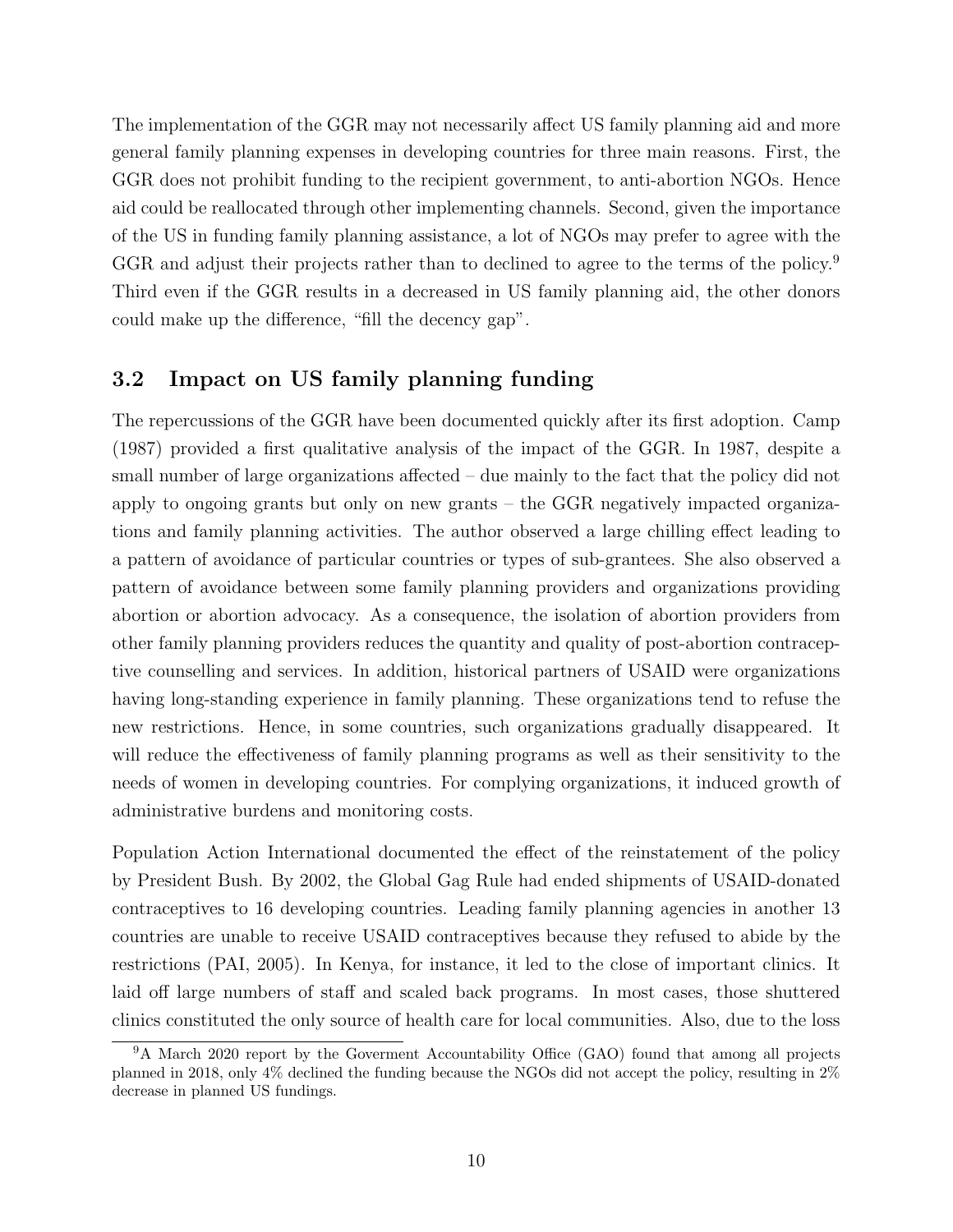of funds, senior staff members are leaving large family planning organizations to find better jobs elsewhere. New staff members have to be hired and trained in sexual and reproductive health, but there is little money to do this. Thus, the capacity and expertise of NGOs are continuously being eroded (PAI, 2006).

Nevertheless, one could argue that the US only decided to change how to channel family planning aid and to focus only on governmental channels or that a majority of foreign NGOs agree to the terms of policy. However data from the Institute for Health Metrics and Evaluation (IHME, 2020), as wells as from Creditor Reporting System (OECD, 2020), provide evidence of a decrease in family planning aid during Republican constituencies (see figures 1 and 2).<sup>10</sup> The most obvious effect of the Global Gag Rule occurred just after the election of G.W. Bush in 2000. Indeed, between 2001 and 2004 we observe a very sharp decrease in family planning aid. Starting 2005, aid for family planning increased again. It was mostly due to the creation of the President's Emergency Plan for AIDS Relief (PEPFAR) in 2003. This fund focuses mostly on HIV/AID fighting but part of its action is thus devoted to family planning activities. Starting 2017, again US funding to family planning and more generally reproductive health decreased. In 2017, Trump Administration extended the GGR to PEPFAR activities. In line with this extension, the decrease is more pronounced than for family planning aid.<sup>11</sup>

During the Obama administration, commitments and disbursements remained stable and larger than during the previous constituency. During the Clinton Administration (for which only the IHME database is reliable) the pattern is less clear. Until 1995, there is no reverse in decreasing trends. However starting in 1996, we observe a large increase in family planning funding. Hence the policy change reflects more in actual funding during the Bush

<sup>&</sup>lt;sup>10</sup>The IHME database provides estimates of health spending from four main sources - government, out-ofpocket- prepaid private, and Development Assistance Health (DAH) - for 195 countries from 1990 through 2019. They defined DAH as the financial and in-kind contributions from major development agencies to lowand middle-income countries to maintain or improve population health. They relied on annual reports, budget documents, and project disbursement records reported by different international development agencies like OECD-CRS, the World Bank, the Global Fund, and major philanthropic entities. They also tracked the agencies responsible for disbursing the funds. Aid is allocated to family planning if the project description contained at least one of those word : fertility, family planning, FP, birth control, family size, IPPF, planned parenthood, abortion, birth spacing, condom, IUD, vasectomy or tubular ligation. For additional details on database construction and allocation to each sector, the IHME provides an annual review and an online appendix (http://www.healthdata.org/policy-report/financing-global-health-2019-tracking-health-spendingtime-crisis).

<sup>&</sup>lt;sup>11</sup>Figures 11 and 12 in appendix A show that the decrease is not driven by a decrease in total US development aid. Indeed, even when we look at the share of US aid devoted to family planning projects, the pattern observed on amounts remains similar. The pattern is more pronounced for commitments than for disbursements.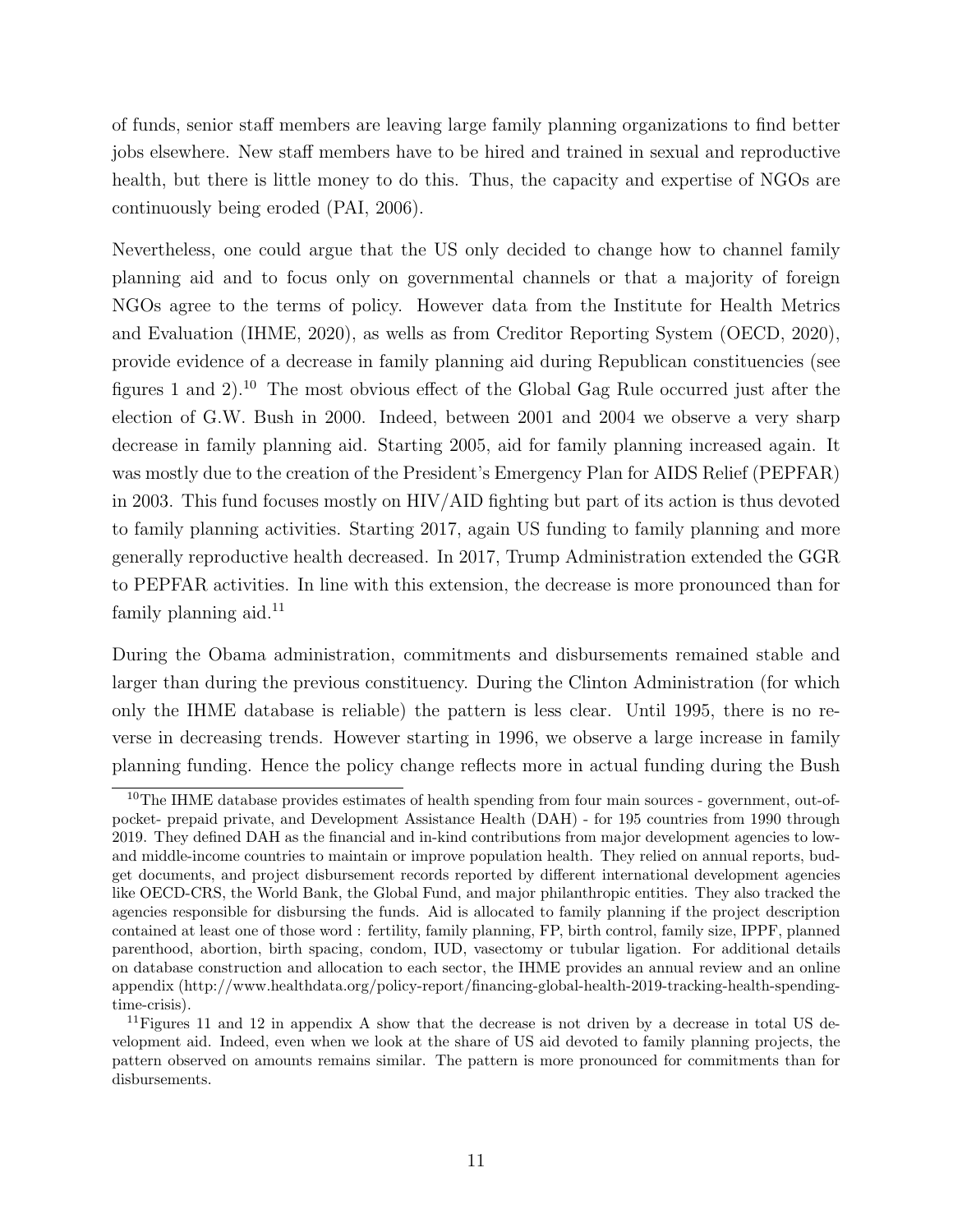Administration and the Obama one than during the Clinton Administration.<sup>12</sup>



Figure 1: US aid disbursement on family planning and reproductive health (1990-2018) - IHME data)

Note: Reproductive health (left axis) includes family planning (right axis), other health system strengthening, human resources, other maternal health. Grey period corresponds to years when the Global Gag Rule is active.

I next investigate the determinants of US family planning aid by running a regression including a dummy equal to one when the Global Gag Rule is active. Table 1 provides the results. As expected, the US allocates less family planning aid when the GGR is active. However aid is also partly driven by needs related to reproductive and sexual activities. Indeed the higher the prevalence of HIV is, the larger the amount of US aid is. We also a non linear relationship between fertility rate and US aid allocation.

Even if some funds remain available, the Global Gag Rule also induces large uncertainty. A literature review on the impact of the GGR on global health conducted by Mavodza et al. (2019) points out the importance of the misunderstanding, the miscommunication, and the chilling effect of the policy. Using qualitative sources of information, they show a large loss of US funding and potential impacts on HIV and AIDS programs and advocacy.

Murshid and Haque (2020) document the impacts of the Global Gag Rule after 2017 in Uganda and show how it, mostly in the short run, deters staff structures in high exposed districts rather than access to contraceptives for the population. They argue that it may

<sup>12</sup>One explanation is the fierce opposition from the House of Representative Clinton Administration faced during Clinton mandates For instance in FY1994 and FY1999, the House of Representative succeeded to limits funds to family planning activities. Also the reliability of data is higher in the 2000s than in the 1990s.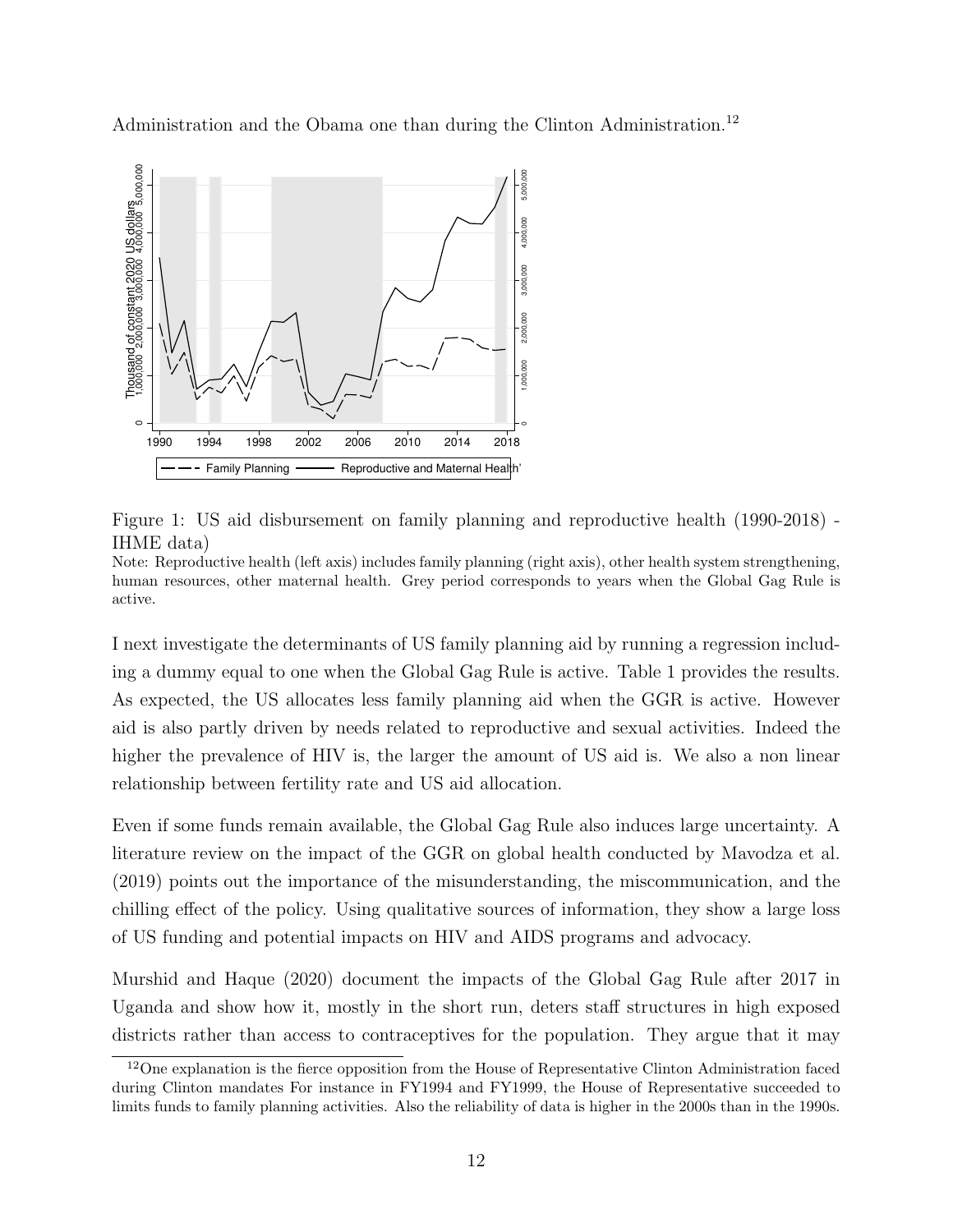Dep. Var: ln(US Family planning aid)

| Global Gag Rule is active                     | $-1.286***$ | $-1.165***$ | $-1.140***$ | $-1.139***$ | $-1.145***$ |
|-----------------------------------------------|-------------|-------------|-------------|-------------|-------------|
|                                               | (0.103)     | (0.0964)    | (0.0961)    | (0.0966)    | (0.0973)    |
| $\ln(\text{GDP per capita})_{rt-1}$           |             | 0.373       | 0.0131      | 0.130       | 0.122       |
|                                               |             | (0.378)     | (0.395)     | (0.353)     | (0.357)     |
| $\ln(Population)_{rt-1}$                      |             | $3.053***$  | $1.862**$   | $-0.791$    | $-0.871$    |
|                                               |             | (0.622)     | (0.833)     | (1.049)     | (1.048)     |
| Democratic Index <sub><math>rt-1</math></sub> |             |             | 0.0153      | $-0.00194$  | $-0.00641$  |
|                                               |             |             | (0.0322)    | (0.0298)    | (0.0303)    |
| Female life expectancy $_{rt-1}$              |             |             | $0.0725**$  | $0.0632*$   | $0.0682*$   |
|                                               |             |             | (0.0360)    | (0.0351)    | (0.0354)    |
| Poverty ratio $_{rt-1}$                       |             |             | $-0.00454$  | $-0.00197$  | $-0.00148$  |
|                                               |             |             | (0.0120)    | (0.0114)    | (0.0116)    |
| HIV incidence $(15-49)_{rt-1}$                |             |             |             | 0.00511     | 0.00429     |
|                                               |             |             |             | (0.0152)    | (0.0147)    |
| HIV prevalence $(15-49)_{rt-1}$               |             |             |             | $0.133***$  | $0.138***$  |
|                                               |             |             |             | (0.0484)    | (0.0491)    |
| Fertility rate <sub><math>rt-1</math></sub>   |             |             |             | $1.434**$   | $1.440**$   |
|                                               |             |             |             | (0.668)     | (0.664)     |
| Fertility rate $_{rt-1}^2$                    |             |             |             | $-0.211**$  | $-0.209**$  |
|                                               |             |             |             | (0.0845)    | (0.0840)    |
| Adolescent fertility rate <sub>rt-1</sub>     |             |             |             | $-0.00464$  | $-0.00437$  |
|                                               |             |             |             | (0.0126)    | (0.0127)    |
| Maternal mortality rate $_{rt-1}$             |             |             |             | $-0.00156$  | $-0.00147$  |
|                                               |             |             |             | (0.00120)   | (0.00118)   |
| UN vote similarity $_{drt-1}$                 |             |             |             |             | $-0.426*$   |
|                                               |             |             |             |             | (0.255)     |
| Obs.                                          | 2940        | 2940        | 2940        | 2940        | 2940        |
| Recipient                                     | 105         | 105         | 105         | 105         | 105         |

Notes: One observation is a recipient and a year. A hyperbolic sine transformation is applied to US FP aid. Coefficients are reported with standard errors clustered at the recipient level. Aid data come from IHME database.

 $*** p < 0.01, ** p < 0.05, * p < 0.1$ 

Table 1: Determinants of US family planning aid allocation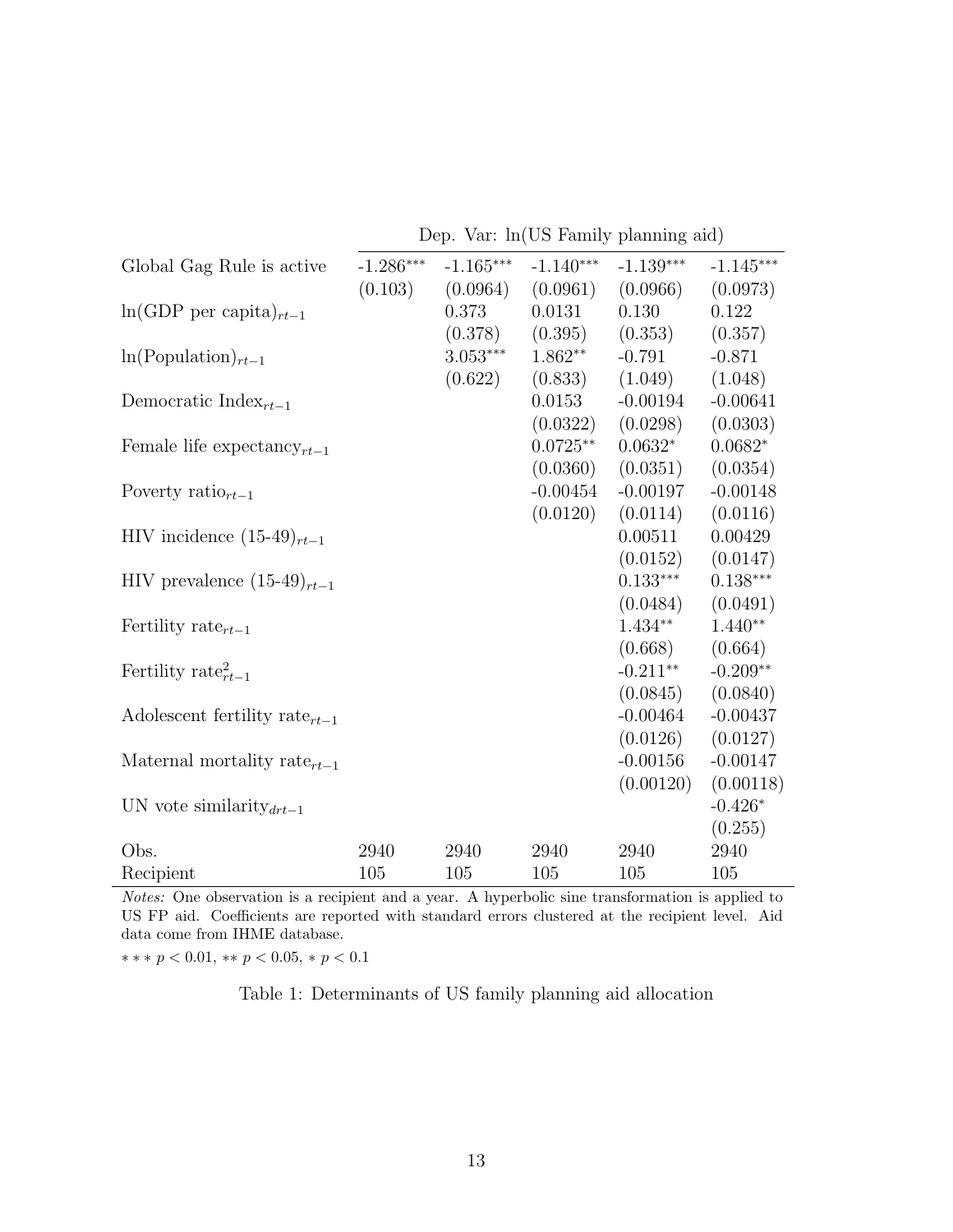have lasting negative effects on women. In other contexts Ravaoarisoa et al. (2020) and Ushie et al. (2020) also provide evidence that the Global Gag Rule enforced by President Trump in 2017 of decreased access to contraceptives and increased out-of-pocket expenditure to obtain contraceptives resulting in discontinuation of contraceptive use, unintended pregnancies, and unsafe abortions.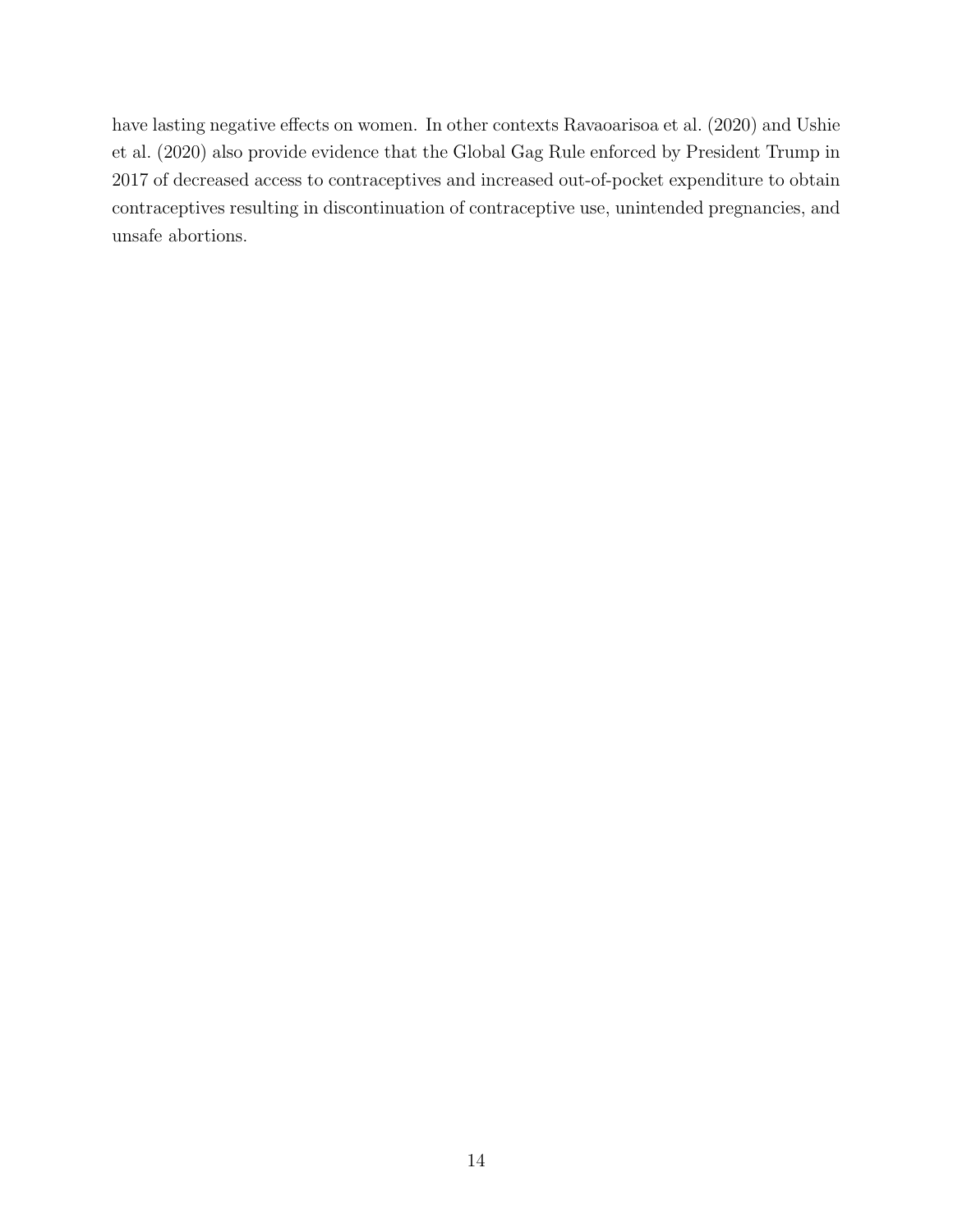

Figure 2: US aid commitments on family planning and reproductive health (2000-2019) - CRS data)

Note: Family planning refers to purpose code 13030 in CRS data; reproductive health refers to sector code 130. It includes family planning, Personnel development for population & reproductive health, population policy and administrative management, Reproductive health care and STD control including HIV/AIDS. Grey period corresponds to years when the Global Gag Rule is active.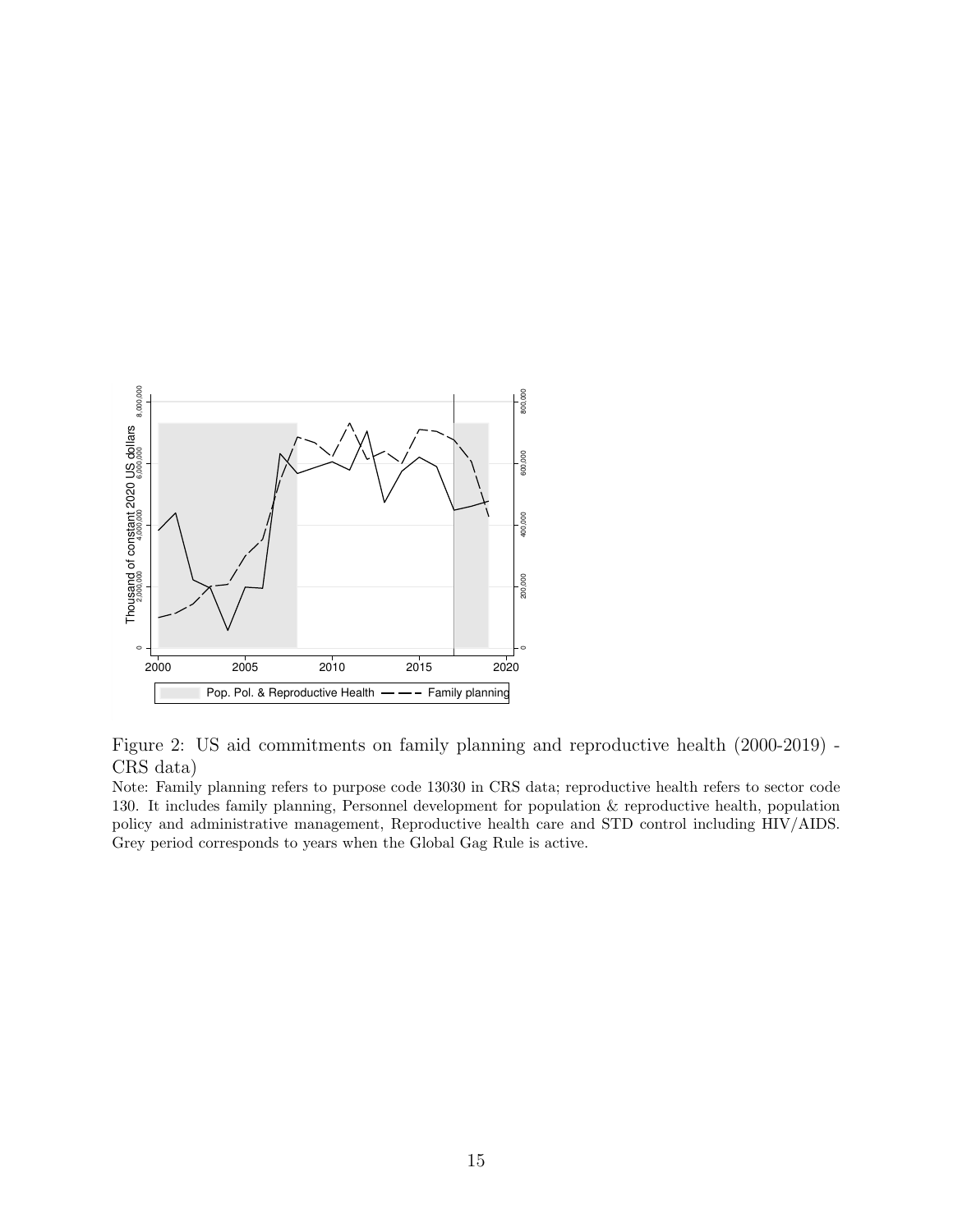#### 3.3 Qualitative evidence on donors' reactions to the GGR

The documentation on how other donors react to the Global Gag Rule is scarce for the first period (1984) but larger for the two following reinstatement (2001 and 2017). With the reinstatement of the policy in 2001, some donors tried to step up. Nevertheless, according to a report from the European Parliamentary Assembly, they were not able to bridge the entire gap. The report stresses the leading role of Nordic European countries, Germany and the Netherlands. Poul Nielson, the European Union Commissioner for Humanitarian and Development Aid, summarised the spirit of European donors' reaction to the reinstatement by the Bush administration of the Global Gag Rule in his phrase that Europe should fill the "decency gap" (Assembly, C.E.P., 2004). The report also underlined the fact that the UNFPA also experienced an increase in European donor funding in 2002 in reaction to the decrease from the US. The report concluded that "the continuing challenge is, however, to build on this goodwill and not just to sustain but to continue to increase this support".

However, some NGOs also described some negative impacts on international assistance provided by other donors. Indeed some non-US NGOs may be deterred from undertaking programs to provide legal abortion services or to lobby their governments to make legal abortions safer (programs that would have been sponsored by other donors) so that the NGOs do not jeopardize their USAID family planning funding. In addition, US-NGOs that receive USAID funding for international family planning and work with foreign NGOs may face a stigma from other donors for such programs, as those donors may resist having their grants subjected, in effect, to the Global Gag Rule.

The extension of the Global Gag rule in 2017 leads to large reactions from other donors. The European Commission explicitly states that it will "remain alert on this issue and if it finds that there is a funding gap, it will look into possibilities for stepping-up the assistance to health and gender-based violence projects provided that sufficient funding is available" (European Commission, 2017). Sweden decides to stop providing support to reproductive and sexual health programs run by groups that comply with the rule (Reuters, 2017). The Netherlands decides to create a new fund to replace the money that the gag rule would cost family planning organizations. Twenty countries immediately expressed an interest in contributing to the fund, called She Decides. During the first conference of the fund, they raise around \$600 million (close to the USAID family planning budget). Nevertheless, some practitioners note that "public sector donors, especially some major European countries, are notoriously prone to overpromising and underdelivering" (World Politics Review, 2017).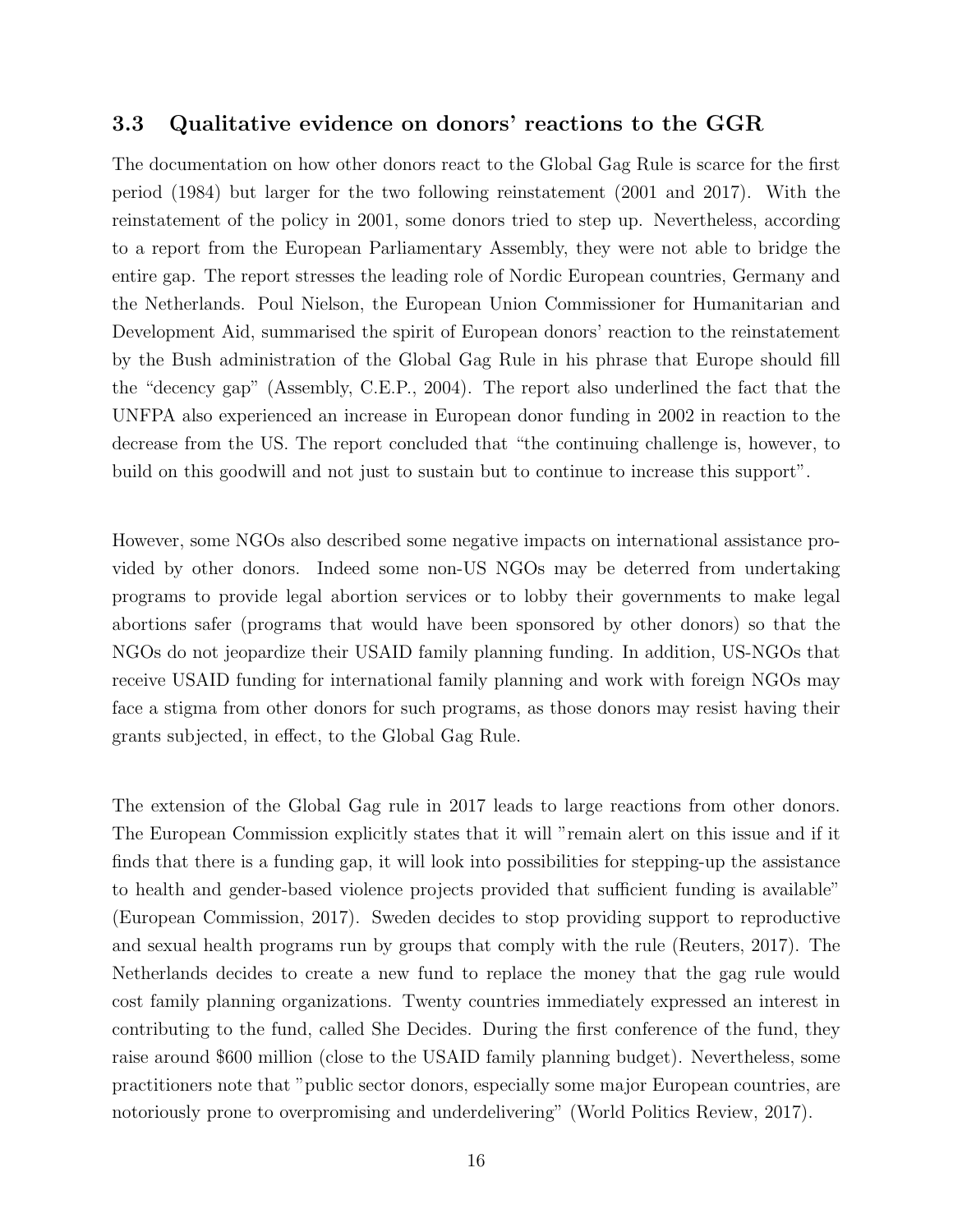Hence the net impact of the Global Gag Rule on the allocation of other donors is unclear. Some donors, due to a "decency gap", may announce an increase in their aid budget. However, first, there is a potential gap between promises and delivery. In addition, the behavior of some NGOs may also indirectly affect their allocation because there is a new trade-off between US aid - larger amounts - and other donors' aid - no restriction on their action.

Finally, documentation on how other donors react to the rescinding of the Global Gag Rule is almost null. However, it could be the case that donors do not react in the same way to a decrease in family planning aid because of the "decency gap" effects and to an increase. Indeed the media coverage is often lower when the US rescinds the policy. In addition, donors who decided to substitute to the US developed a partnership with NGOs and implemented new programs inducing some fixed costs. Hence their likelihood to stop funding projects could be lower. Finally, donors may want to publicize the fact they substitute the US after their withdraw but to hide the fact they also substitute the US when the US provides again funding. It means that we should distinguish reactions to on/off policy.

Figure 3 plots the total amount of family planning aid allocated by other donors from 1990 to 2017. I observe a decreasing trend during the Bush Administration and a reverse trend starting the Obama Administration. Figure 4 plots the total amount of family planning for low and high-exposed recipient countries to the GGR in terms of probability of receiving US aid. The pattern observed for US disbursement is also observed but only for high exposed recipients. It is less clear for exposure to NGO channeled (figure 5), that could be due to the fact that other donors do know general US allocation but not necessary how the US precisely channelled their family planning aid.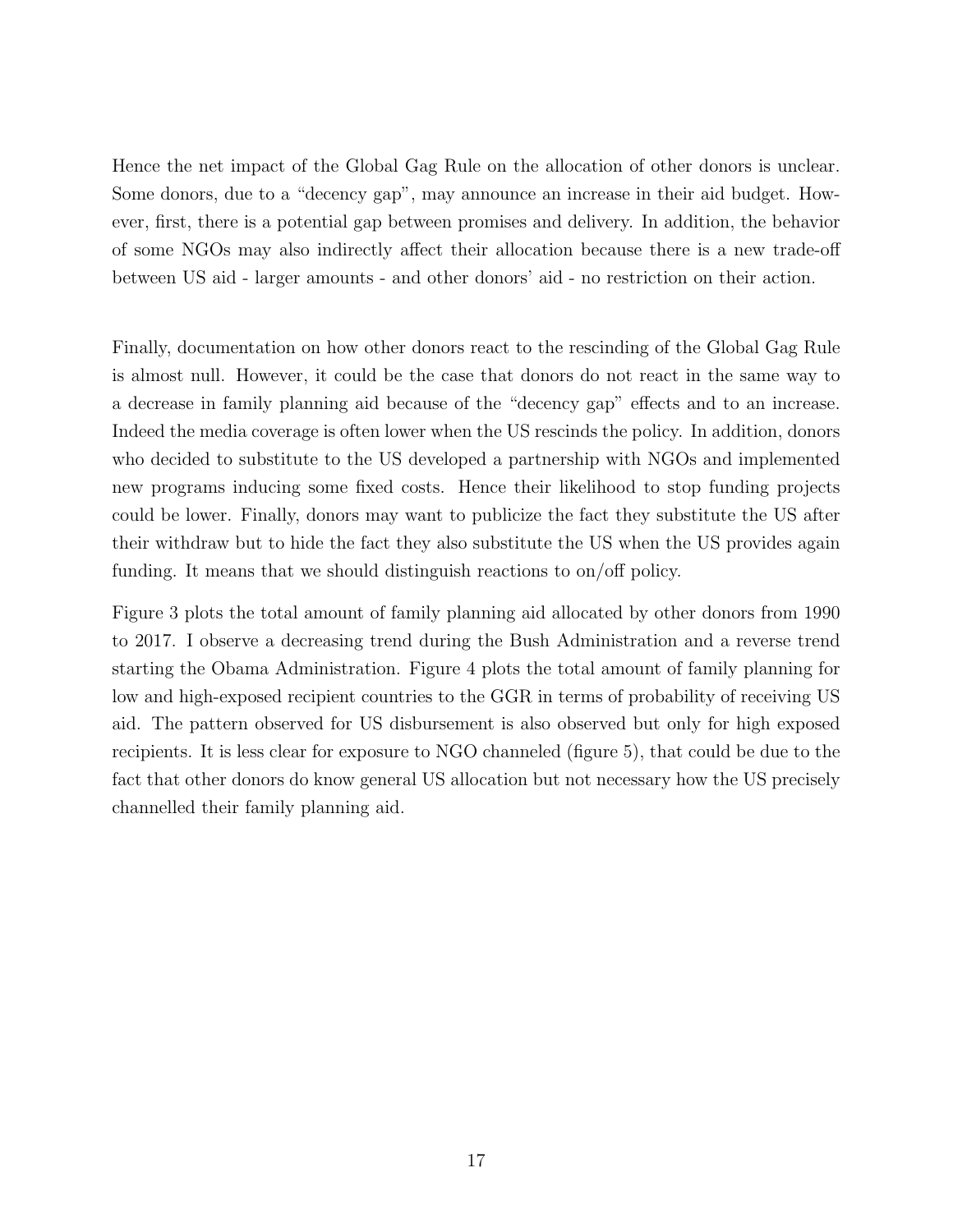

Figure 3: Other donors' aid disbursement on family planning (1990-2018) - IHME dat) Note: Grey period corresponds to years when the Global Gag Rule is active.



Figure 4: Other donors' FP aid disbursement: high and low-exposed recipients Note: A high-exposed recipient is a recipient whose probability of receiving FP aid when the Global Gag Rule is inactive is above the median sample (0.52).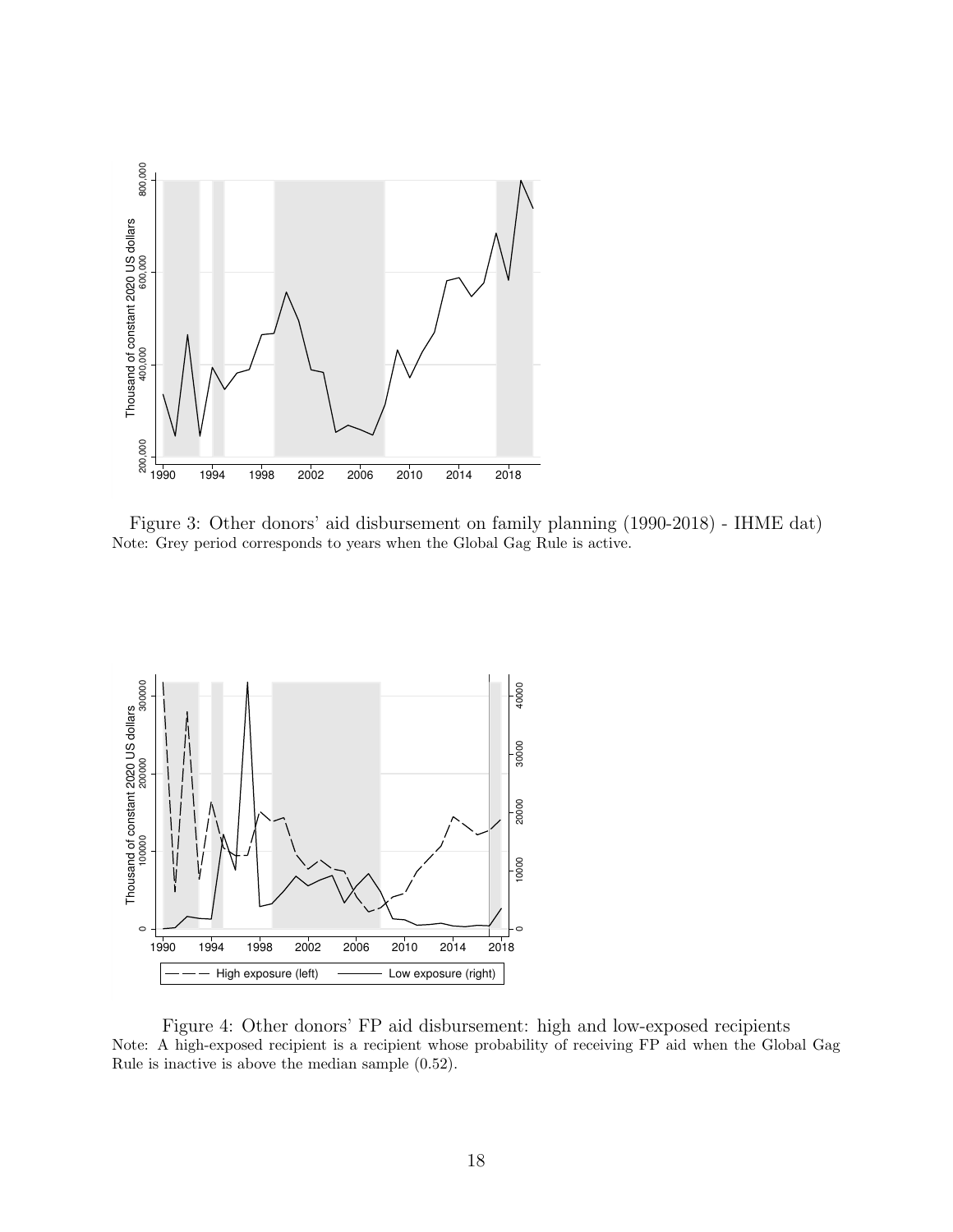

Figure 5: Other donors' FP aid disbursement: NGO high and low-exposed recipients Note: A NGO high-exposed recipient is a recipient for whom the share of FP aid channelled by non-US NGOs during Obama administration is above the median sample (0.5).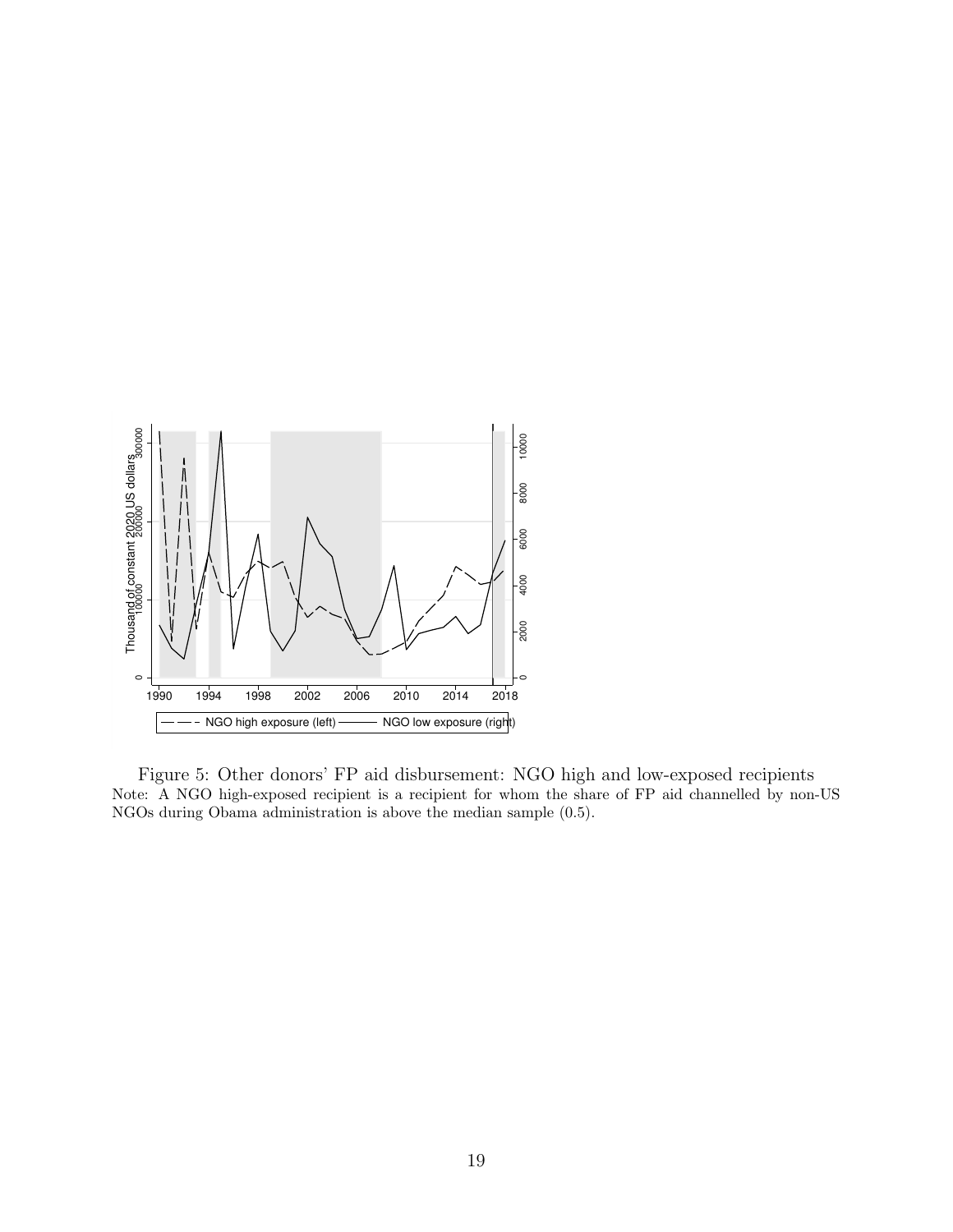## 4 Empirical Strategy

#### 4.1 Specification and data

Building on the descriptive statistics and history of the Global Gag Rule, I now analyse the causal effects of US family planning aid on the allocation of other donors. I estimate the following regression equation for all recipients that receive at least once between 1990 and 2017 US aid :

$$
FPA_{drt} = \beta_1 FPA_{USrt-1} + \beta_2 X_{drt-1} + \beta_3 X_{rt-1} + \eta_{dt} + \lambda_{dr} + \lambda_{reg,t} + \epsilon_{drt}
$$
 (1)

where  $FPA_{drt}$  is the allocation of family planning aid from donor d to recipient r in year t.  $FPA_{USrt-1}$  is the US allocation of family planning aid to recipient r in year  $t-1$ .  $X_{rt-1}$ represents recipient characteristics affecting family planning allocation.  $X_{drt-1}$  represents donor-recipient characteristics that affect aid allocation. The control variables are drawn from the existing body of literature and are described below.  $\eta_{dt}$  and  $\lambda_{dr}$  represent donoryear- and donor-recipient fixed effects.  $\lambda_{reg,t}$  represents region-year fixed effects. It flexibly control for all region-specific changes over time and therefore account for any global or even region-specific changes in demography that could affect allocation. Standard errors are clustered at the recipient and donor level.

The data from IHME database is a panel of 24 donors (excluding the US) and 94 recipients, running from 1993 to 2019, with the time period driven by the availability of family planning aid data.<sup>13</sup> It includes all recipients and donors who receive or give at least one year family planning aid. This baseline specification is modified in several ways in order to explore the robustness of the findings. I also test the robustness of the findings by using another database for aid. The specifics of these modifications are described below.

The dependent variable  $FPA_{drt}$  is the log of bilateral disbursed family planning aid from donor d to country r at time t. To deal with values reported equal to zero, I apply the sine hyperbolic transformation. Aid is measured in thousand of constant 2020 US dollars. IHME database disaggregated reproductive and maternal health by family planning, other maternal health, human resources. . . I use the most restrictive definition of family planning aid. However, the Global Gag Rule is less clear on what exactly is targeted by the policy and thus more general reproductive health programs and population policy programs could also be affected by the policy. Hence I also look at all aid tagged as reproductive and

<sup>&</sup>lt;sup>13</sup>The list of donors and recipients is provided in the appendix. Data start in 1990 but are not fully recorded in 1990 for some donors.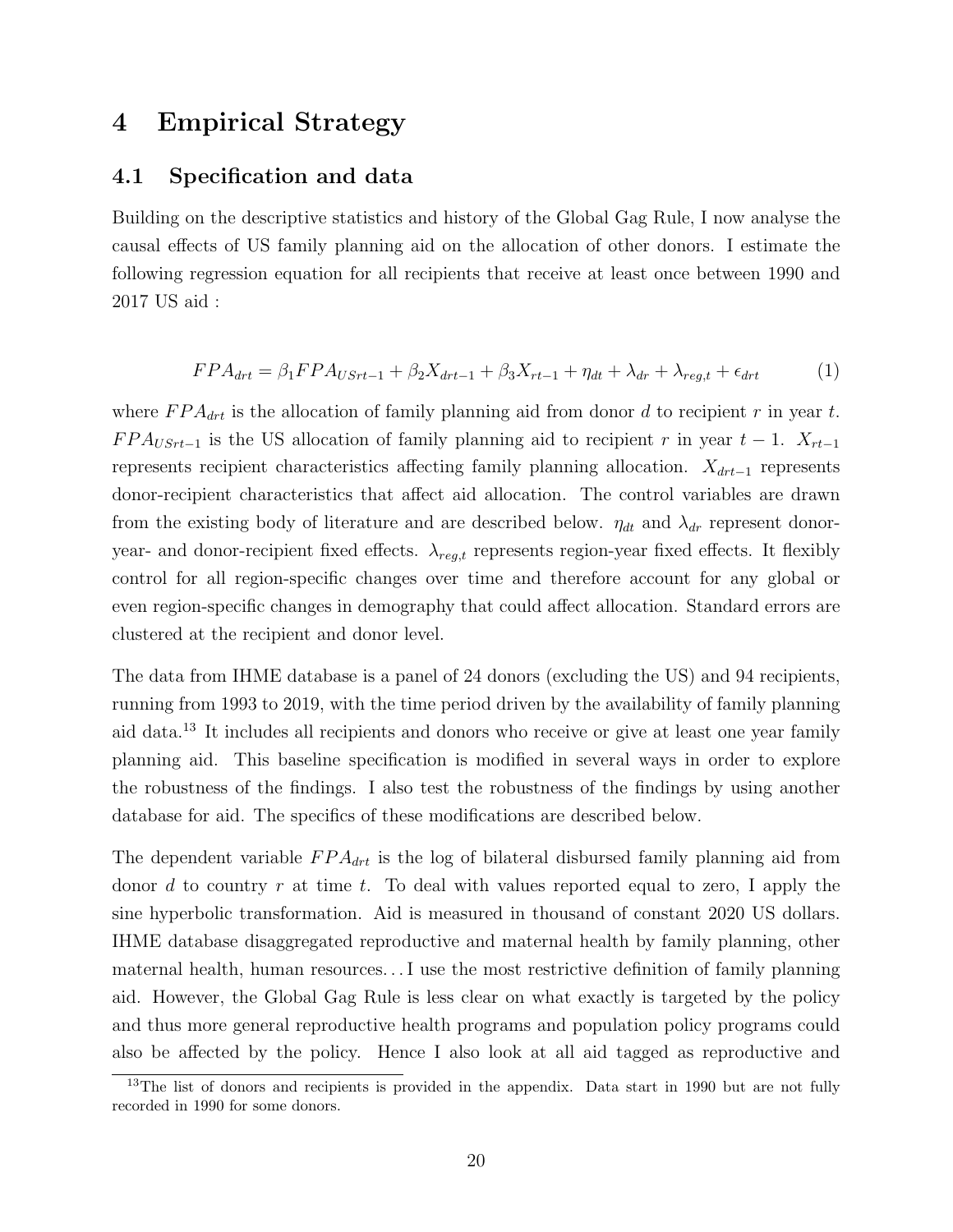maternal health in the robustness analysis.  $FPA_{USrt-1}$  is the log of bilateral disbursed family planning aid from the US to country r at time  $t - 1$ , with the same sine hyperbolic transformation. I expect that donors need some time to adjust to the actual disbursement of a donor. For instance, after the reinstatement in January 2017, the international summit "She Decides" was launched in April but obtained funds until October 2017 and funded new projects often starting in 2018. More generally, analysis on the time between commitments and disbursements show that disbursements occurred at least 12 months later commitments for more than 50% of projects.

For the recipient country, I include GDP per capita<sub>rt−1</sub> and population<sub>rt−1</sub> (in log) to control for wealth and size. Following Asiedu et al. (2013) who investigate the determinants of family planning aid, I control for female fertility rate and its square as one objective of family planning aid is to reduce fertility rate. I also include the adolescent fertility rate because some donors may focus more on reducing early pregnancies. The UNFPA advocates that family planning could reduce poverty, the spread of HIV/AIDS disease, and maternal mortality. Hence I also control for poverty rate, female life expectancy, the incidence of HIV in 15-49 population age, the prevalence of HIV on the same population, and maternal mortality rate. These data come from the World Development Indicators.<sup>14</sup>

In addition to these variables, as aid allocation tends to depend on the recipient's political situation (Burnside and Dollar, 2000), I include a democracy index (Polity IV database). Finally, to measure political ties, I include the voting alignment between donor and recipient at the UN General Assembly, a widely used indicator. It is measured as the absolute difference of their ideal points, calculated by Bailey et al. (2017).

I allow time effects to differ across donors with donor-year fixed-effects,  $\eta_{dt}$ : it accounts for donor-specific trends in family planning aid budget or for electoral cycles that can affect the allocation of aid (Tingley, 2010).  $\lambda_{dr}$  is the donor-recipient pair fixed effects that catch time-invariant specificity such as colonial links, distance, or sharing a common language.

The coefficient of interest,  $\beta_1$ , is the estimated effect of the FP allocation by the US in country r one year before on the FP allocation of donor d in country r. A positive coefficient indicates that, on average, if the US increases its family planning aid to a specific country  $r$ , it increases the amount of family planning aid from donor  $d$  to the recipient country in the following year. By contrast, a negative coefficient suggests that other donors compensate and step in. A non-significant estimate indicates that I cannot reject the hypothesis that on

<sup>&</sup>lt;sup>14</sup>For maternal mortality rate and poverty rate, data before 2001 come from the official MDG Indicators website. Linear extrapolation is performed for missing years.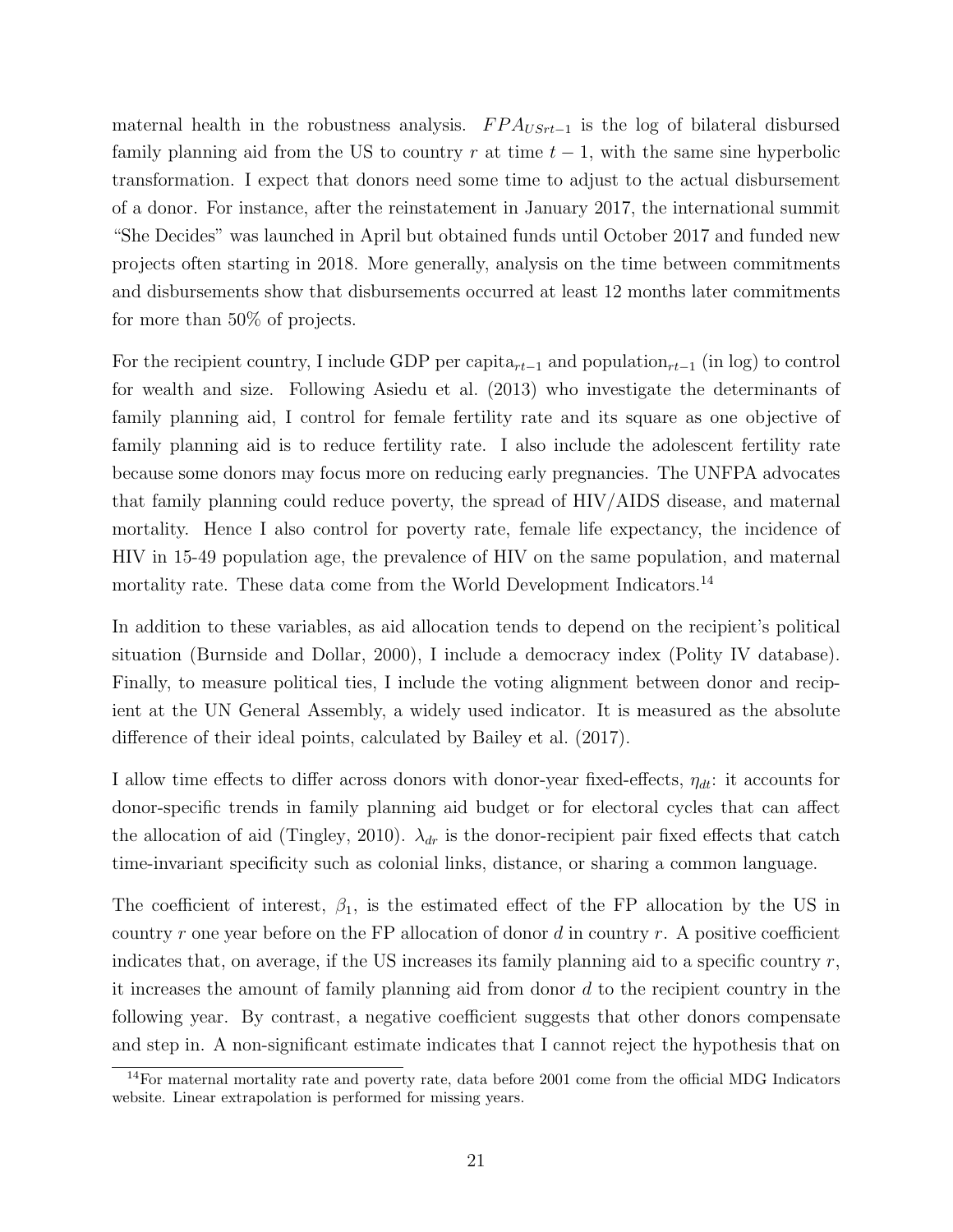average, other donors do not react to the US allocation.

 $FPA_{USrt}$  is endogenous. First, donors may react to shocks for which I do not have reliable data or I do not observe at all. For instance, in 1994, the Cairo International Conference on Population and Development emphasized the integral linkages between population and development and focused on meeting the needs of individual women and men, rather than on achieving demographic targets. As a consequence, " family-planning promotion has dropped steadily down the list of international development priorities" according to Cleland et al. (2006). I cannot also control carefully for all changes in recipient policies regarding population controls, abortion, or reproductive health that should affect donor's allocation either to support these policies or on the contrary to withdraw their support. Depending on the reactions, the OLS will be down- or upward-biased.

Second, there is a problem of reverse causality. One could argue that using the previous allocation by the EU ( $FPA_{USrt-1}$ ) solves the problem of endogeneity. However  $FPA_{USrt-1}$ could be still endogenous in case of "dynamics among the unobservables" as pointed by Bellemare et al. (2017), meaning that if  $FPA_{USrt-1}$  is correlated with the error term  $\epsilon_{drt-1}$ and that shocks are auto-correlated,  $FPA_{USrt-1}$  is still correlated with  $\epsilon_{drt}$ .

## 4.2 IV strategy

In order to provide causal evidence of donors' interactions, I develop an instrument of the US allocation based on a natural experiment, which is the rescinding and reinstatement of theGlobal Gag Rule, previously described.

I will use this exogenous time variation – from the point of view of other donors and recipients – in the US allocation as an instrument of the family planning aid allocated by the US. To identify a causal effect I need to introduce cross-country variation. I use the fact that the policy does not affect all recipient countries uniformly.

Indeed, all recipients do not suffer the same loss in terms of funding because of two effects. First, as all donors, the US tends to allocate larger grants of aid to countries receiving often FP aid. Thus, it is easier to cut programs in non-regular recipients than in regular recipients. Figure 6 represents the annual total amount of aid allocated to high exposed countries and low exposed countries. I used the median average probability of receiving family planning aid during the Clinton and Obama Administrations to measure exposure because the measure was inactive during these years.<sup>15</sup> It represents how much a country potentially had to lose

<sup>&</sup>lt;sup>15</sup>The median is equal to 0.53.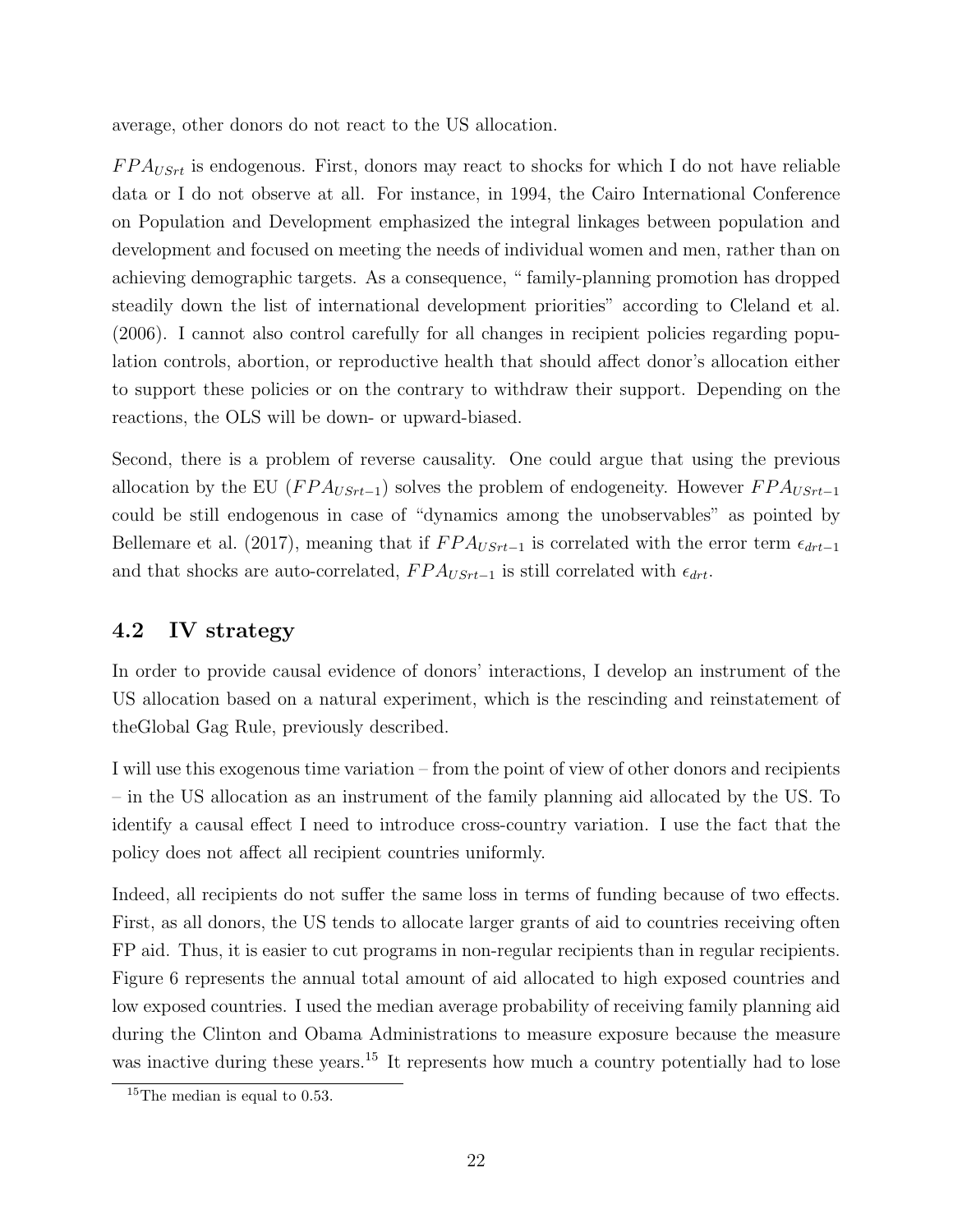under the policy. The pattern is similar between high- and low-exposed recipient countries. Only the level of aid is different. During the Bush Administration, the effect of the GGR tends to be relatively more pronounced for low-exposed countries but the change in absolute amounts allocated is larger for high-exposed countries.



Figure 6: US FP aid disbursement: high and low-exposed recipients Note: A high-exposed recipient is a recipient whose probability of receiving FP aid when the Global Gag Rule is inactive is above the median sample (0.53).

Second, in some countries, US family planning aid is mainly channelled through official governments while in other countries the US relies more on non-US NGOs. These countries should be more affected by the policy than other countries. Figure 7 uses a different definition of high exposure depending on the share of family planning aid channelled through non-US NGOs during the Obama Administration with the median as the cut-off (0.5). I do not include the Clinton Administration because of less reliable data on channels before 2000. The difference in pattern between periods of active/inactive policy seems to be more important in high-exposed countries, in line with how the policy should affect aid allocation. I make use of this over-time and cross-section heterogeneity in the supply of and recipients of US family planning aid.

Hence the reform should affect more, in absolute terms, countries that have received often family planning aid when the policy is not active. In addition, the policy should also affect more countries for which aid is often channelled by non-US NGOs. Figure 8 shows the evolution of US FP aid for high and low exposed countries for the indicator of vulnerability.

Given the timing of the reform and its heterogeneous impact, I estimate the following first-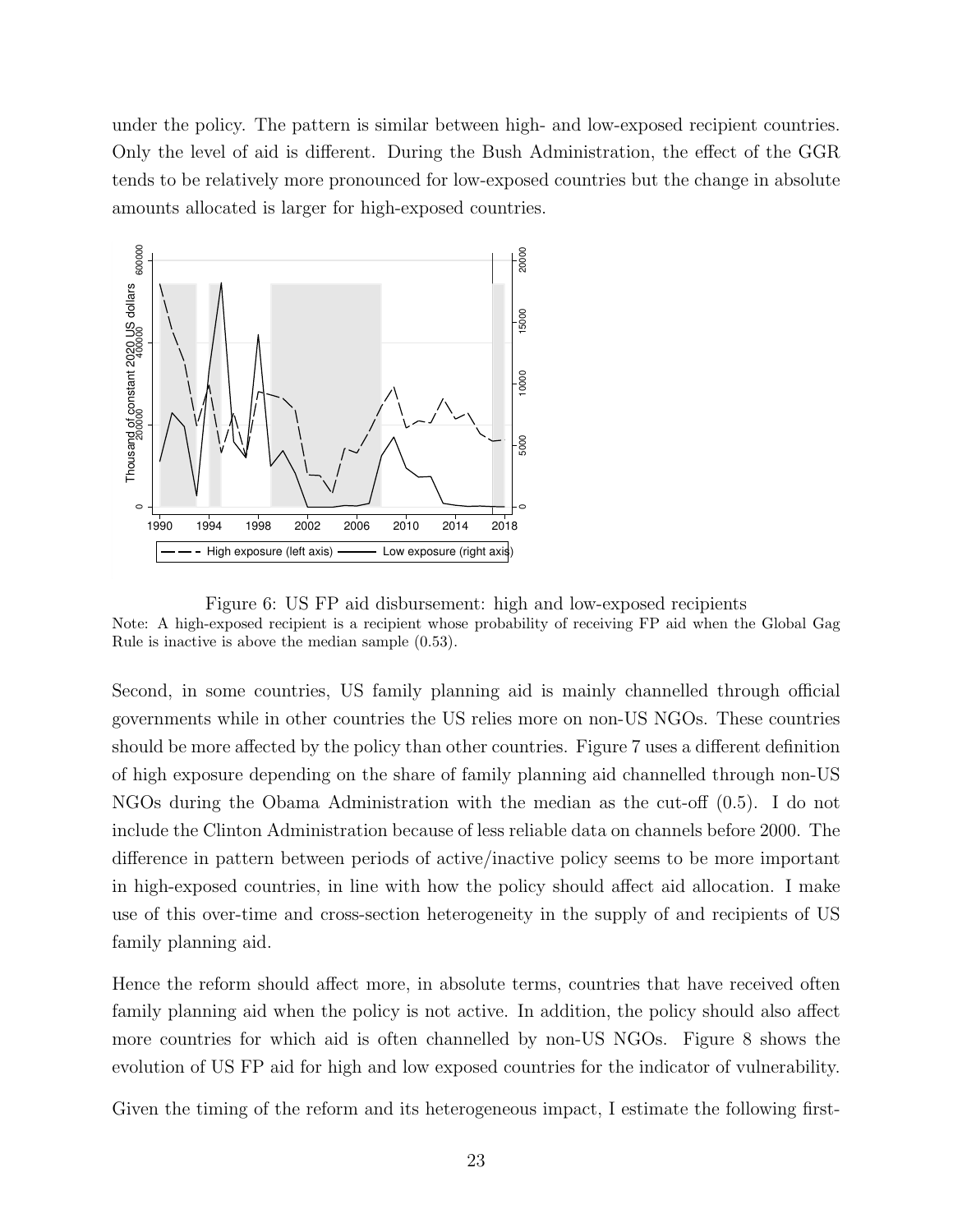stage:

$$
FPA_{USrt-1} = \gamma_1 GGR_{t-1} * FP_{r} * shareONG_r + \beta_2 X_{rt-1} + \beta_3 X_{rt-1} * GGR_{t-1} + \eta_{t-1} + \lambda_r + \lambda_{reg,t-1} + \epsilon_{rt-1}
$$
\n(2)

The instrument is the interaction of a dummy,  $GGR_{t-1}$  equal to one when the Global Gag Rule is active, which varies over time and an indicator of how the recipient country could be affected,  $FP_r * shareONG_r$ , which varies across recipient time. This indicator depends on the probability of receiving US family planning aid,  $FP<sub>r</sub>$  interacted with the average share of US family planning aid channelled in the country through non-US NGOs during Obama administration.<sup>16</sup>

I expect a negative coefficient. Aid to countries that receive frequently family planning aid from the US through non-US NGOs will be disproportionally decreased when the Global Gag Rule is reinstated.

The interaction term allows me to include year fixed effect in the first stage equation, so as to control for changes over time that could be spuriously correlated with EU food aid allocation pattern.  $\eta_t$  also captures the direct and uniform impact of the change in policy on recipients.  $\lambda_r$  controls for the direct time-invariant impact of  $FP_r$  on  $FPA_{USrt-1}$  and for specific relationships between the US and the recipient.

An obvious concern is that this instrument violates the exclusion restriction because the probability of receiving US family planning may directly affect the amount of aid allocated by other donors because of specific linkages between recipient and donor countries. However, the second stage regression controls for the effect of the probability of receiving US family planning aid through the inclusion of recipient-donor-pair-fixed effects. Given that I control for the effects of the probability of receiving US family planning aid through fixed effect, its interaction with exogenous variable results in an exogenous instrument under the assumption of parallel trends (Goldsmith-Pinkham et al., 2020; Bun and Harrison, 2019).

The identifying assumption is that aid allocation from other donors in countries with differing probabilities of receiving US family planning aid will not be affected differently by

<sup>&</sup>lt;sup>16</sup>Ideally one would compute those two indicators before any implementations of the GGR. However data are not available before 1984. The second best option would have been to compute both indicators before each reinstatement. For instance, using the probability of receiving FP aid from the US and the share channelled by non-US NGOs during Clinton mandate for the Bush and Obama period and compute the same indicators during Obama period for the Trump and Biden mandates. However channel is not well recorded before the 2000s and when the information is not known, data records bilateral channel. The best option given the data seems to compute the channel share during Obama period and the probability of receiving FP aid over all rescinding periods.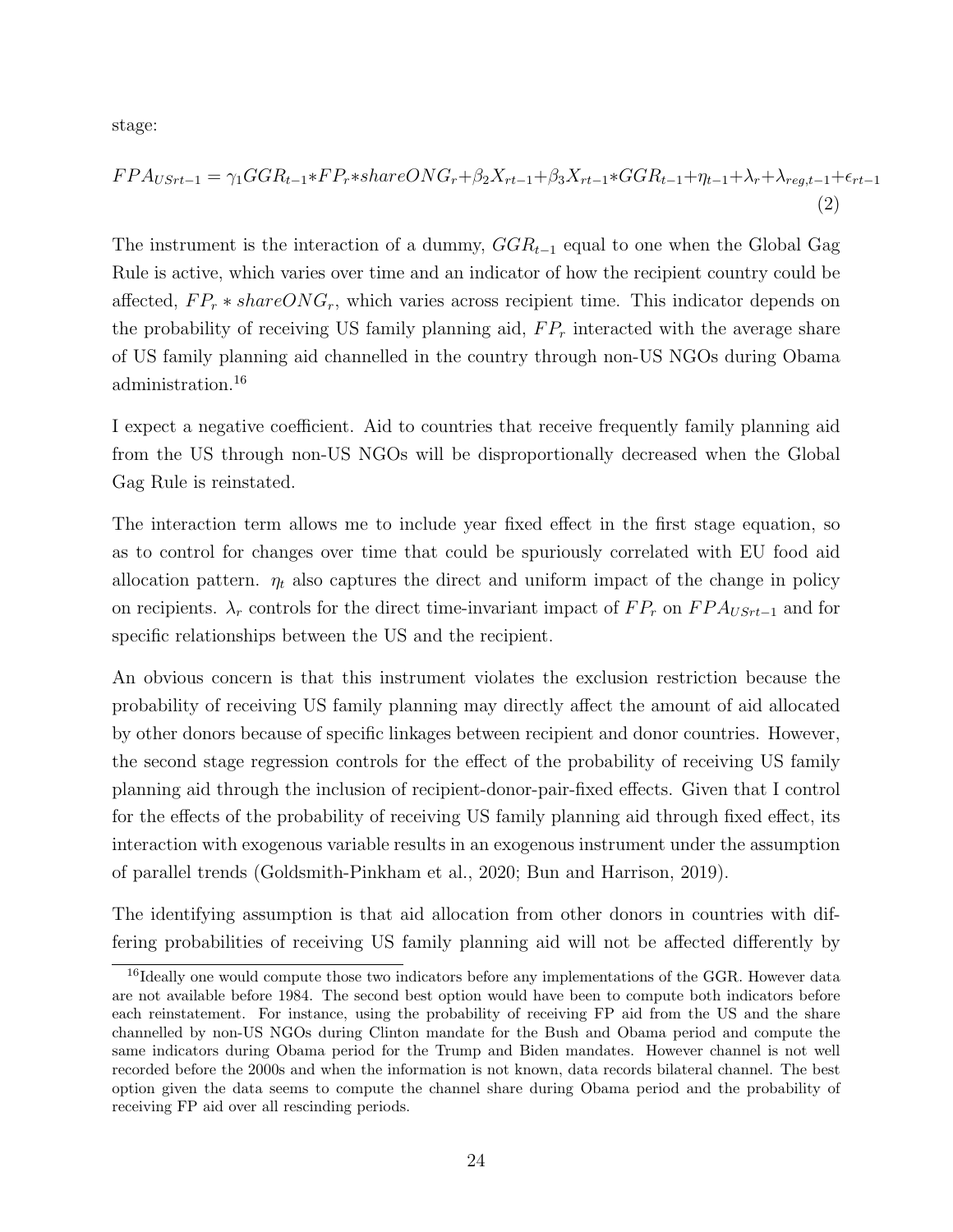changes induced by the change in foreign policy from the US, other than via the impact of US aid allocation, controlling for recipient-donor- and donor-year-fixed effects. Causal inference using the interacted instrumental variable relies on the assumption that, conditional on the controls, the interaction between lagged US policy activation and a country's tendency to receive US family planning aid through non-US NGOs only affects allocation from other donors through the provision of US family planning aid. It means that I rely on a conditionally exogenous treatment and parallel trends across groups. In order for different trends to affect the results, these trends across countries with different probability of receiving US family planning aid through non-US NGOs would have varied in tandem with US changes in administrations for all other donors.

Another concern with this assumption is that a change in GGR reinstatement or rescinding may affect allocation from other donors through its influence on more global US foreign policy. In practice, this is not a serious problem for our estimates for several reasons. First, the region-year fixed effects in our baseline equation flexibly control for all region-specific changes over time and therefore account for any global or even region-specific changes in US foreign policy. To violate the exclusion restriction, these changes would need to have systematically different effects on aid allocation from other donors within regions and in a manner that was correlated with a country's tendency to receive family planning aid from the United States. In addition, in such a case we should expect donors to react in other sectors of aid. To investigate this potential problem, I run the same identification strategy but using aid devoted to non-communicable disease, malaria and tuberculosis. Using OECD-CRS data, I also look at education and agricultural sector.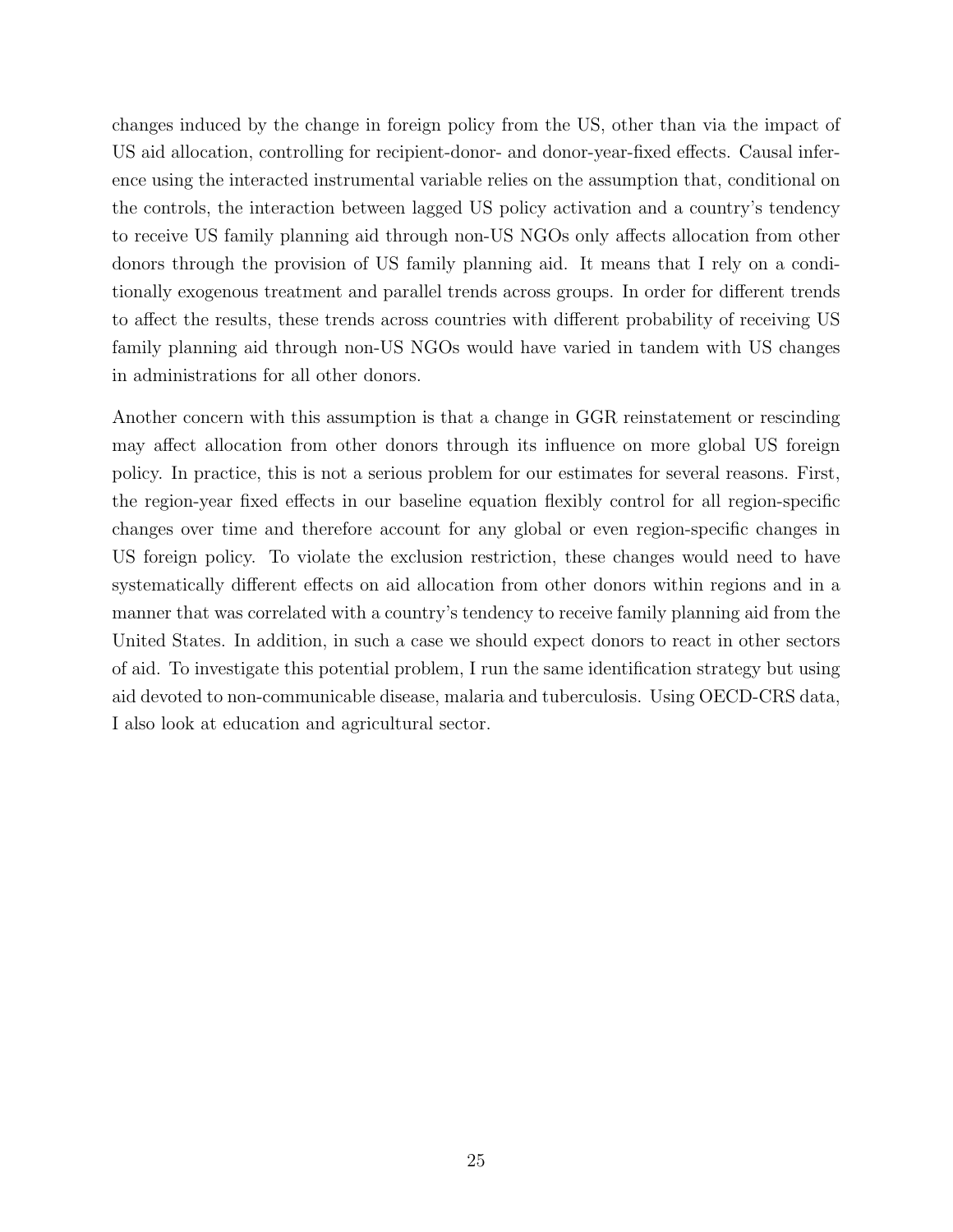

Figure 7: US FP aid disbursement: NGO high and low-exposed recipients Note: A NGO high-exposed recipient is a recipient for whom the share of FP aid channelled by non-US NGOs during Obama administration is above the median sample (0.5).



Figure 8: US FP aid disbursement: vulnerability to the GGR

Note: A high exposed recipient is a recipient for whom the vulnerability index (construct as the interaction of the probability of receiving US FP when the GGR is not active and the share of aid channelled by non-US NGOs) is above 0.48.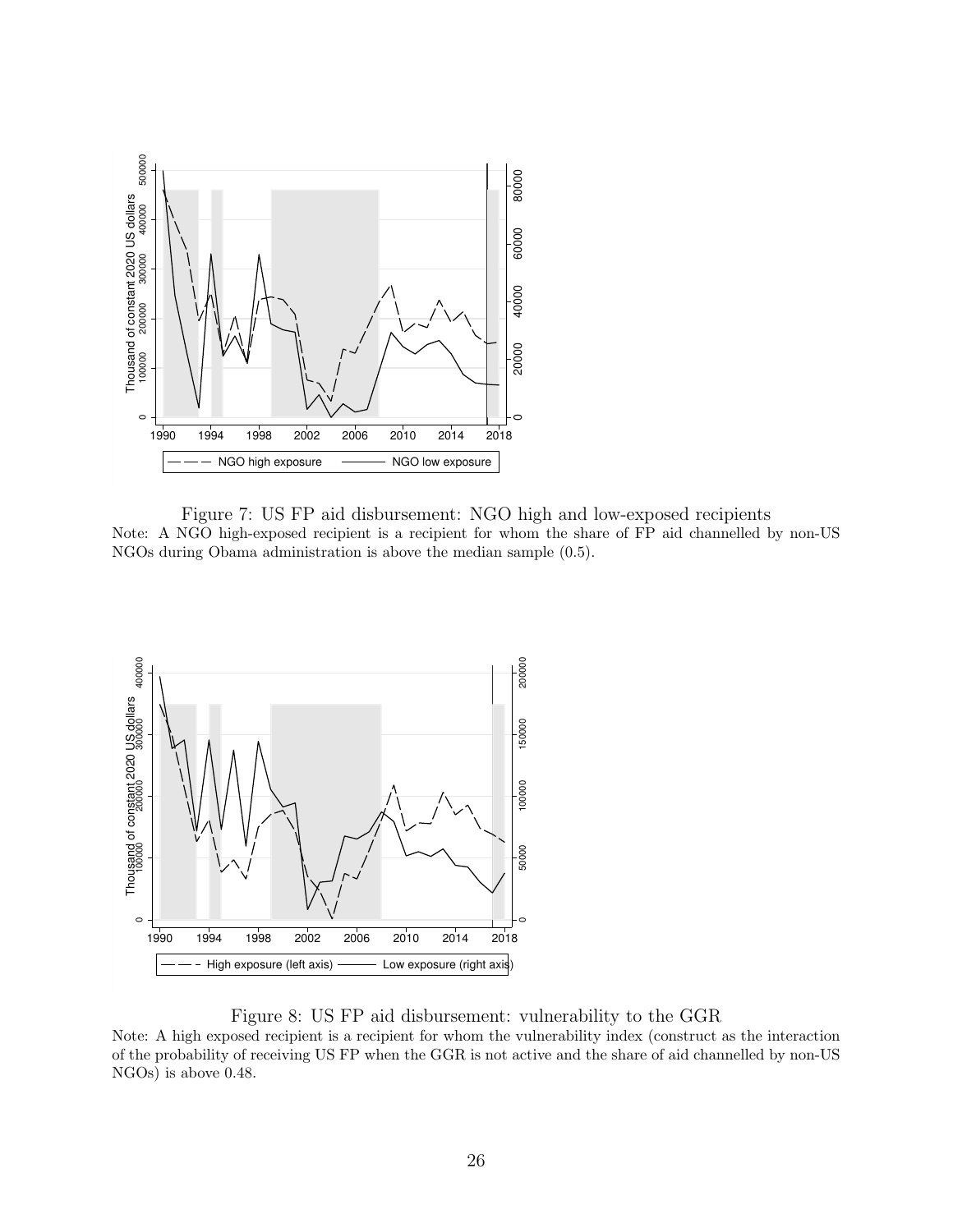# 5 Results

## 5.1 Baseline results

Table 2 presents the main results on how donors react to the US aid allocation for family planning using IHME data. Column (1) only controls for fixed effects. Columns (2) to (5) include successively different control variables. The sample is kept constant to avoid any selection effect in order to truly investigate the effect of the inclusion of additional control variables.

Part A provides OLS estimates. I observe a positive correlation between the past US allocation of family planning or/and the allocation from other donors. An increase of one percent of the previous year of US family planning aid is associated with an increase of between 0.011 to 0.021 percent of other donors' aid allocation. Nevertheless as already pointed out, these estimates are more likely to be biased due to endogeneity.

Therefore, I turn to the IV strategy presented previously. Part B presents the reduced form. Part C shows the second-stage estimates and part D the first-stage estimates.

The first-stage estimates show the expected negative sign. All estimates are significant. When the Global Gag Rule is active, countries that are regular recipients of US FP aid and for which aid is more often channelled through non-US NGOs received disproportionately less US FP aid than other countries. The K.-P. stat ensures that our instrument is strong enough.  $FP_r * shareONG_r$  varies between 0 and 0.62 with an average equal to 0.23. For the average country, the rescinding of the GGR induces an increase that is between 108 and 195 percent. Hence when the GGR is active, it divides for the average country by two or three the amount of family planning aid allocated by the US.

The key results are shown in part C. Thus, I estimate the average treatment effect on the complier population, here the countries for which the US family planning aid is affected by the Global Gag Rule. It shows that for those recipient countries, donors tend not to react significantly to the US FP allocation at a 10 percent level.<sup>17</sup> Hence, for countries for which the GGR affects the US family planning aid, other donors do not reinforce the supply effect of the GGR but neither compensate, it induces a non-negligible loss in terms of family planning fundings for women in those countries.

This absence of reaction is new compared to studies looking at donors' interactions (Davies

<sup>&</sup>lt;sup>17</sup>Following Lee et al. (2021), further analysis will be done to ensure the validity of the inference as t-ratio is slightly higher than the t-stat cut-off.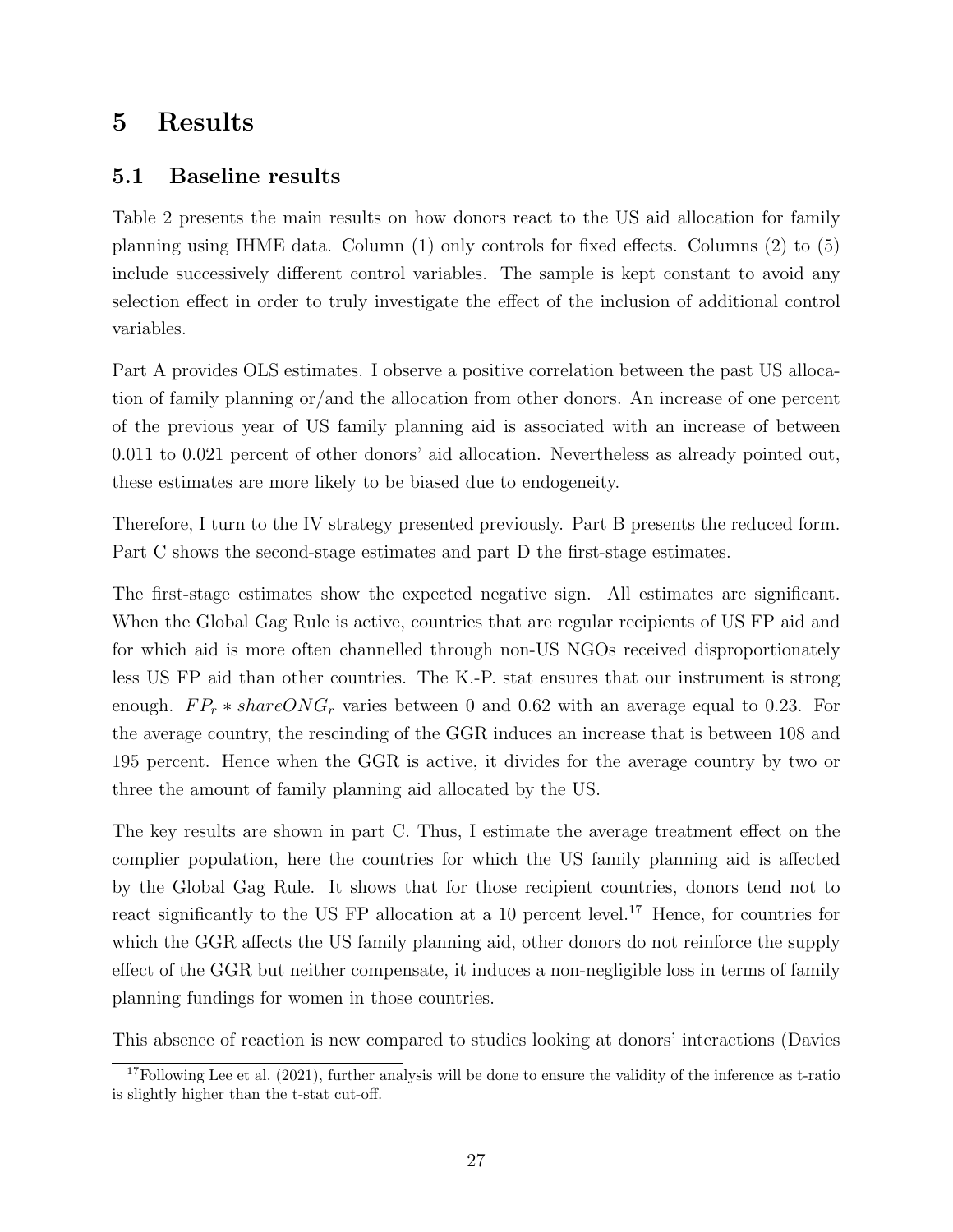|                                                             | (1)            | (2)            | (3)            | (4)            | (5)                                                       |
|-------------------------------------------------------------|----------------|----------------|----------------|----------------|-----------------------------------------------------------|
|                                                             |                |                |                |                | A: OLS Estimates - Dep. Var: Family planning aid from $d$ |
| Log of US FP $\text{aid}_{rt-1}$                            | $0.0205**$     | $0.0176**$     | $0.0159**$     | $0.0124*$      | $0.0129*$                                                 |
|                                                             | (0.00806)      | (0.00794)      | (0.00706)      | (0.00633)      | (0.00627)                                                 |
|                                                             |                |                |                |                | B: Reduced Form - Dep. Var : Family planning aid from $d$ |
| $\text{MCP}_{t-1}$ * $\text{FP}_r$ * share ONG <sub>r</sub> | $-0.302**$     | $-0.267**$     | $-0.242**$     | $-0.210*$      | $-0.167$                                                  |
|                                                             | (0.121)        | (0.124)        | (0.118)        | (0.126)        | (0.120)                                                   |
|                                                             |                |                |                |                | C: $2SLS$ - Dep. Var : Family planning aid from $d$       |
| Log of US FP aid <sub>rt-1</sub>                            | $0.0780**$     | $0.0768**$     | $0.0703*$      | 0.0620         | 0.0483                                                    |
|                                                             | (0.0313)       | (0.0370)       | (0.0358)       | (0.0380)       | (0.0350)                                                  |
|                                                             |                |                |                |                | D: First-stage - Dep. Var : US Family planning aid        |
| $\text{MCP}_{t-1}$ * $\text{FP}_r$ * share ONG <sub>r</sub> | $-3.875***$    | $-3.480***$    | $-3.439***$    | $-3.378***$    | $-3.468***$                                               |
|                                                             | (0.555)        | (0.484)        | (0.494)        | (0.498)        | (0.511)                                                   |
| Obs.                                                        | 59426          | 59426          | 59426          | 59426          | 59426                                                     |
| Donor-recipient pair                                        | 6251           | 6251           | 6251           | 6251           | 6251                                                      |
| Recipient                                                   | 105            | 105            | 105            | 105            | 105                                                       |
| K-P. F-Stat                                                 | 48.78          | 51.80          | 48.50          | 46.06          | 46.06                                                     |
| Anderson-Rubin F-test                                       | 6.217          | 4.624          | 4.176          | 2.754          | 1.954                                                     |
| p-value of Anderson-Rubin F-test                            | 0.0203         | 0.0423         | 0.0526         | 0.111          | 0.176                                                     |
| Donor-Recipient FE                                          | Yes            | Yes            | Yes            | Yes            | Yes                                                       |
| Donor-Year FE                                               | Yes            | Yes            | Yes            | Yes            | Yes                                                       |
| $\ln(\text{GDP per capita})_{rt-1}$                         | No             | Yes            | Yes            | Yes            | Yes                                                       |
| $\ln(\text{Population})_{rt-1}$                             | No             | Yes            | Yes            | Yes            | Yes                                                       |
| Democratic Index $_{rt-1}$                                  | No             | No             | Yes            | Yes            | Yes                                                       |
| Female life expectancy $_{rt-1}$                            | No             | No             | Yes            | Yes            | Yes                                                       |
| Poverty ratio $_{rt-1}$                                     | N <sub>o</sub> | No             | Yes            | Yes            | Yes                                                       |
| HIV incidence $(15-49)_{rt-1}$                              | No             | No             | No             | Yes            | Yes                                                       |
| HIV prevalence $(15-49)_{rt-1}$                             | No             | N <sub>o</sub> | No             | Yes            | Yes                                                       |
| Fertility rate <sub><math>rt-1</math></sub>                 | $\rm No$       | $\rm No$       | $\rm No$       | Yes            | Yes                                                       |
| Maternal mortality rate $_{rt-1}$                           | No             | N <sub>o</sub> | N <sub>o</sub> | Yes            | Yes                                                       |
| Adolescent fertility rate <sub>rt-1</sub>                   | No             | N <sub>o</sub> | N <sub>o</sub> | $\rm No$       | Yes                                                       |
| UN vote similarity $_{drt-1}$                               | N <sub>o</sub> | N <sub>o</sub> | N <sub>o</sub> | N <sub>o</sub> | Yes                                                       |

Notes: One observation is a pair donor-recipient and a year. Coefficients are reported with standard errors clustered at the r and donor level. Aid data come from IHME database.

∗ ∗ ∗ p < 0.01, ∗∗ p < 0.05, ∗ p < 0.1

Table 2: Donors reaction to US FP aid allocation (1990-2019) - Baseline results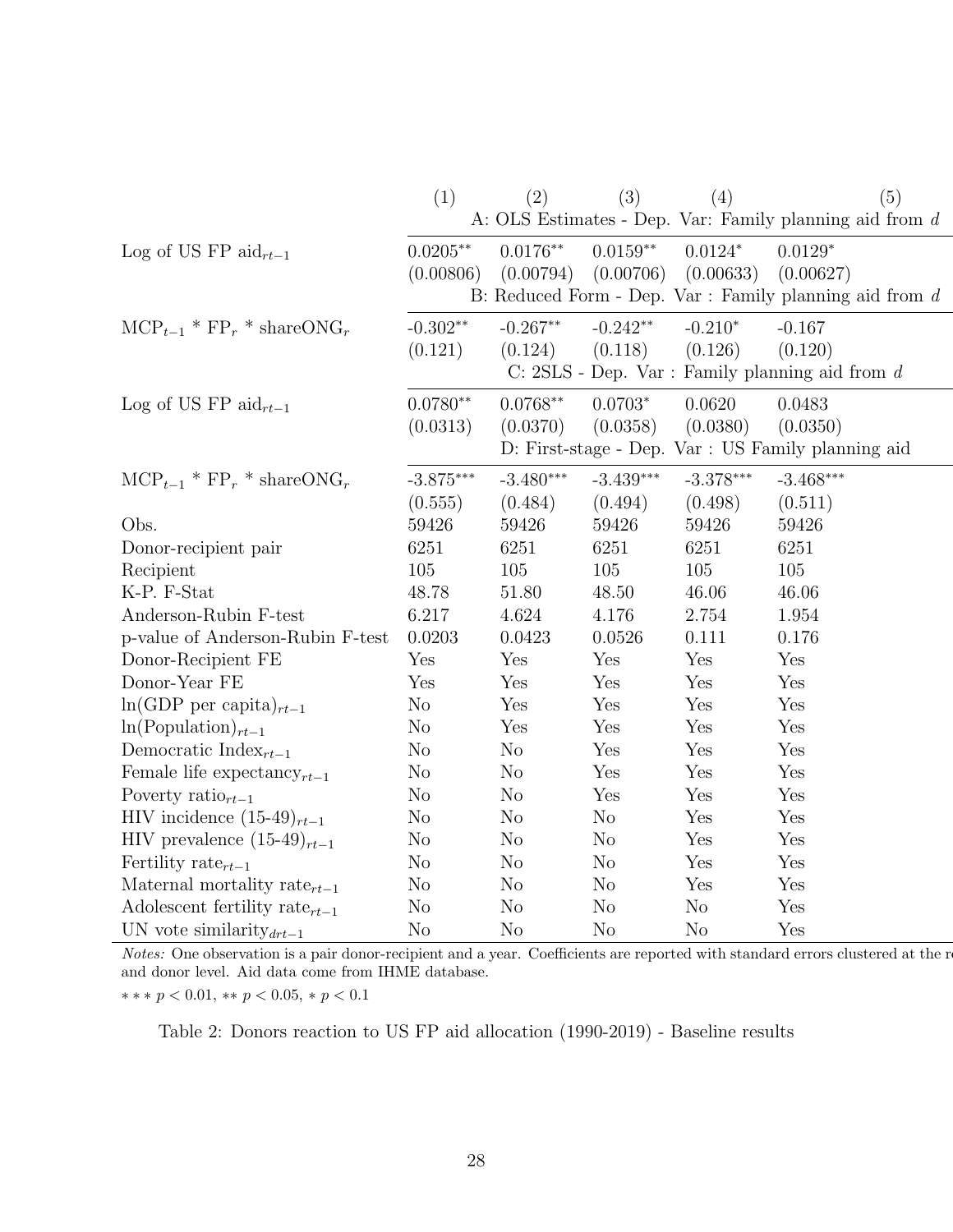and Klasen, 2019; Ferrière, 2021; Steinwand and Reinsberg, 2020). Those studies show that on average competition effects or signalling effect tend to affect the allocation of donors who adjust their behaviour by reinforcing the choice done by the other donors. However this reaction is not in line with official announcements following the reinstatement of the GGR. Indeed, these findings suggest that despite international announcements, donors do not fill immediately the decency gap. Usually, herding behaviour is explained either by competition or information effect. It could be the case that the usual behavior (herding) is compensated by the call to fill the decency gap and may explain the absence of reaction for family planning aid to the allocation of the lead donor, the US.

Here another mechanism can explain partly those results, not directly related to the donors but to the NGOs affected by the GGR. Affected NGOs needed to fill the funding gap created by the Global Gag Rule. As a consequence, thos NGOs may also decide to stop be active in family planning programs. Hence donors who were likely to fund projects are unable to find implementing agencies to do so. Nevertheless qualitative research in different countries (Ravaoarisoa et al., 2020) shows that NGOs devoted large amounts of time and effort to find new sources of funding. However, they document also the fact that a majority of NGOs struggled to find replacement funding from alternative donors, notably after declining to certify the policy. It may also suggest that NGOs affected by the GGR tend to search private funds rather than traditional bilateral funds (Ravaoarisoa et al., 2020), it also suggests that non compliance or compliance to the GGR for NGOs affect their capacity to obtained funds as suggested by some qualitative evidence in Kenya (Ushie et al., 2020) where a majority of NGOs claimed that "nobody wants to come with us; it's us who are trying to reach out". Those evidence suggests that the absence of reaction is not due to a demand effect from the NGOs but to a supply effect from donors.

Table 3 shows how the estimates evolve with the timing of the reaction of donors. I change the timing of the US aid allocation from simultaneous reaction to a reaction three years after. In analogy, I change the timing of the instrument: if I investigate how donors react to the US allocation in  $t - 2$ , the instrument is also lagged by two years. The estimates are always positive but never significant. I do observe a inverse-U shape on the magnitude of the effect as if donors need time to fully adjust their own allocation and the effect fade with time. The magnitude of order also tends to confirm that donors adjust their own allocation (for disbursements at least) with one year lag even if the effect is not significant. As a placebo test, I also look at the effect of future US disbursements on other donors' current disbursements. As expected the effect is not significant.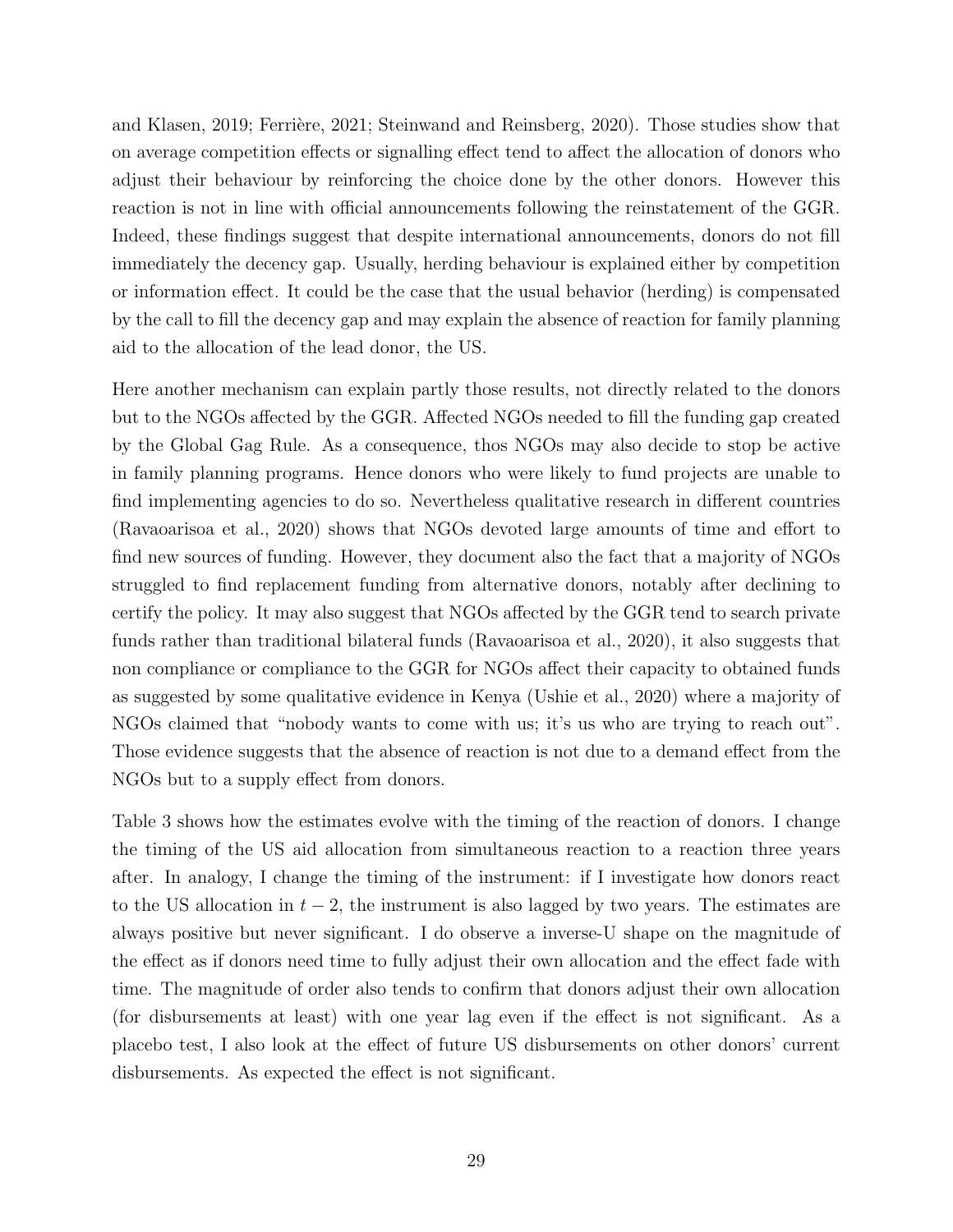|                                              |                    |                    |                    | Dep. Var: Family planning aid from $d$ |                    |                    |
|----------------------------------------------|--------------------|--------------------|--------------------|----------------------------------------|--------------------|--------------------|
| In of US FP aid <sub>rt-4</sub>              | 0.0188<br>(0.0458) |                    |                    |                                        |                    |                    |
| In of US FP aid <sub>rt-3</sub>              |                    | 0.0632<br>(0.0459) |                    |                                        |                    |                    |
| In of US FP aid <sub><math>rt-2</math></sub> |                    |                    | 0.0669<br>(0.0435) |                                        |                    |                    |
| Baseline result                              |                    |                    |                    | 0.0483<br>(0.0350)                     |                    |                    |
| In of US FP aid <sub>rt</sub>                |                    |                    |                    |                                        | 0.0375<br>(0.0356) |                    |
| In of US FP aid <sub><math>rt+1</math></sub> |                    |                    |                    |                                        |                    | 0.0363<br>(0.0255) |
| Obs.                                         | 54652              | 56276              | 57930              | 59426                                  | 59426              | 59426              |
| Donor-recipient pair                         | 5916               | 6029               | 6144               | 6251                                   | 6251               | 6251               |
| Recipient                                    | 24                 | 24                 | 24                 | 24                                     | 24                 | 24                 |
| K-P. F-Stat                                  | 31.89              | 34.36              | 32.73              | 46.06                                  | 58.11              | 70.27              |
| Anderson-Rubin F-test                        | 0.168              | 1.968              | 2.588              | 1.954                                  | 1.074              | 1.945              |
| p-value of Anderson-Rubin F-test             | 0.685              | 0.174              | 0.121              | 0.176                                  | 0.311              | 0.176              |
| Donor-Recipient FE                           | Yes                | Yes                | Yes                | Yes                                    | Yes                | Yes                |
| Donor-Year FE                                | Yes                | Yes                | Yes                | Yes                                    | Yes                | Yes                |
| Controls as $(5)$ of table 2                 | Yes                | Yes                | Yes                | Yes                                    | Yes                | Yes                |

Notes: One observation is a pair donor-recipient and a year. Coefficients are reported with standard errors clustered at the recipient and donor level. Aid data come from IHME database. Similar table for OLS estimates is provided in table 8 in appendix A.

∗ ∗ ∗ p < 0.01, ∗∗ p < 0.05, ∗ p < 0.1

Table 3: Timing of donors' reaction (1990-2019): IV estimates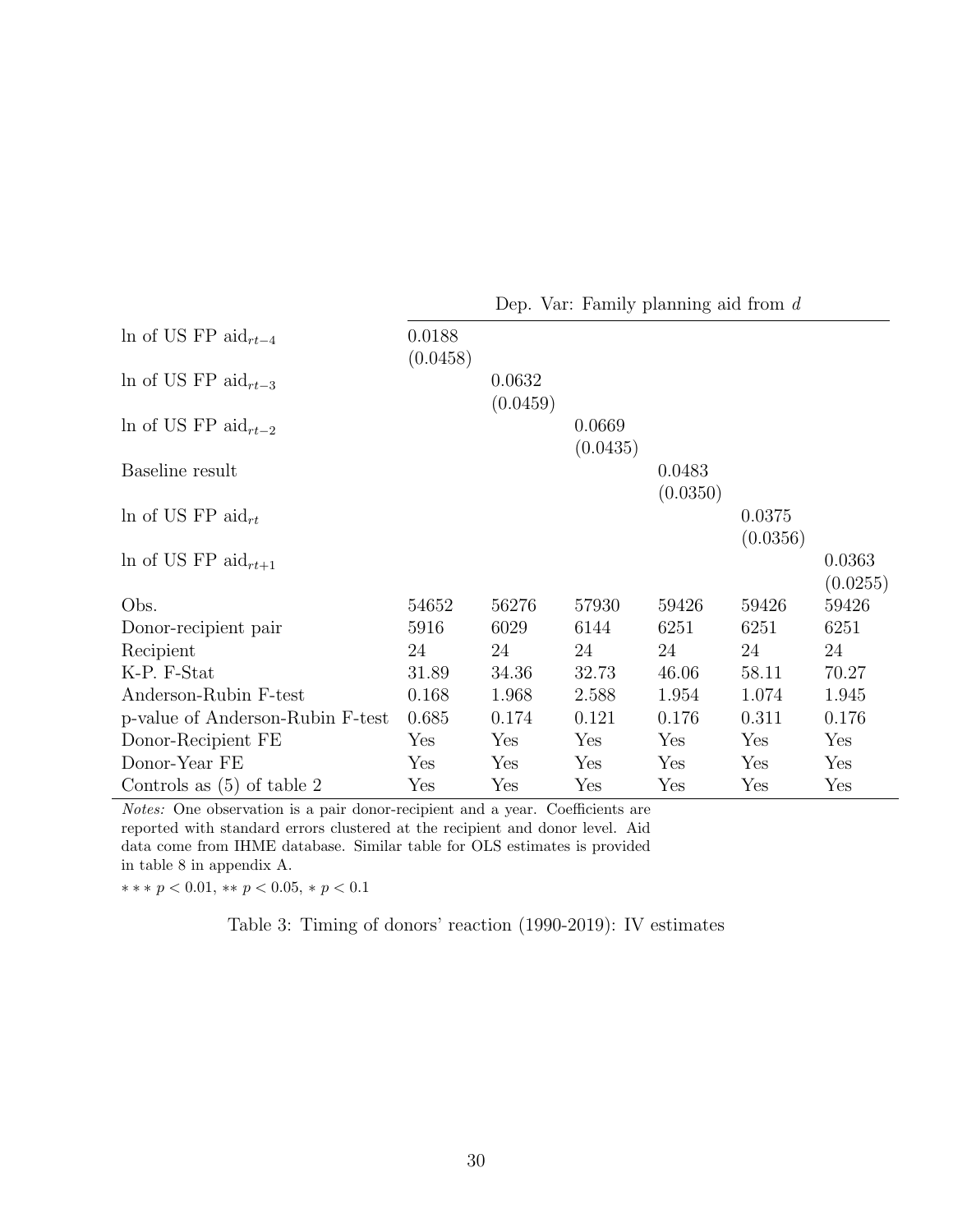|                                  | 1993-2008 | 2001-2016 | 2009-2018   |
|----------------------------------|-----------|-----------|-------------|
| Log of US FP aid <sub>rt-1</sub> | 0.0509    | 0.00918   | 0.0606      |
|                                  | (0.0981)  | (0.0455)  | (0.0932)    |
| Obs.                             | 32939     | 37250     | 23331       |
| Donor-recipient pair             | 4584      | 4753      | 3851        |
| Recipient                        | 24        | 24        | 24          |
| K-P. F-Stat                      | 7.311     | 25.97     | 24.02       |
| Anderson-Rubin F-test            | 0.268     | 0.0407    | 0.458       |
| p-value of Anderson-Rubin F-test | 0.609     | 0.842     | 0.505       |
| Donor-Recipient FE               | Yes       | Yes       | Yes         |
| Donor-Year FE                    | Yes       | Yes       | ${\rm Yes}$ |
| Controls as $(5)$ of table 2     | Yes       | Yes       | Yes         |

Dep. Var: Family planning aid from d

Notes: One observation is a pair donor-recipient and a year. Coefficients are reported with standard errors clustered at the recipient and donor level. Aid data come from IHME database. Similar table for OLS estimates is provided in table 9 in appendix A.

 $*** p < 0.01, ** p < 0.05, * p < 0.1$ 

Table 4: Reactions to a change on administration: IV estimates

#### 5.2 Reinstatement versus rescinding

Next, I investigate how donors specifically react to each change in administration. Indeed, international reactions were more important after the reinstatement by the Trump Administration. Additionally, it is not sure that donors would react in the same way to a rescinding and a reinstatement, that corresponds respectively to the withdraw or entry of the dominant player. Table 4 provides the estimates for each change in administration. The first column focuses on the reinstatement in 2000 (Clinton to G.W. Bush), the second on the rescinding in 2008 (G.W. Bush to Obama) and the last column on the reinstatement in 2016 (Obama to Trump).

Again, donors do not react significantly to the US allocation. No specific pattern emerges between reinstatement and rescinding. If anything the change in pattern is related to the 90s and the 2000s.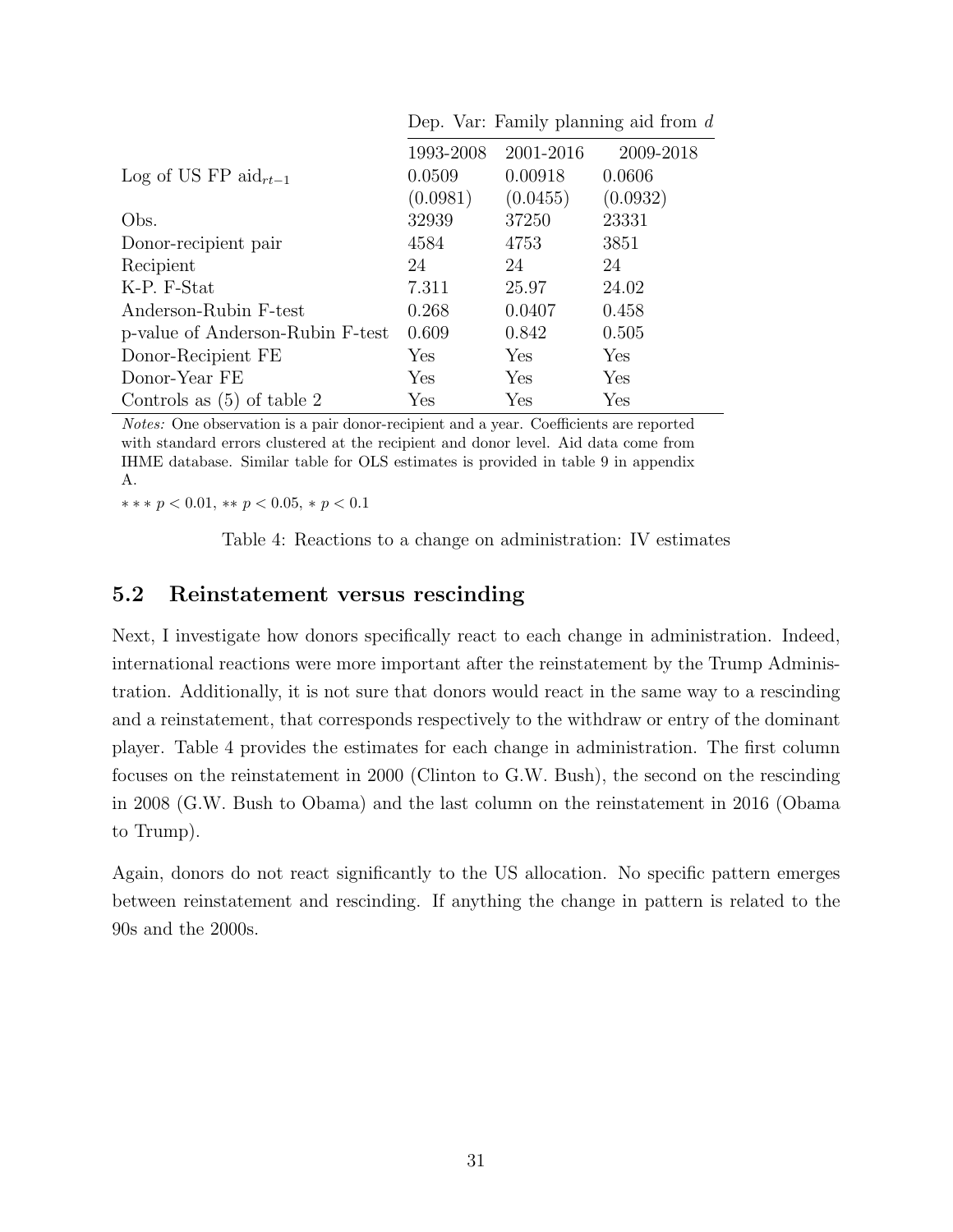### 5.3 Bilateral response

Qualitative evidence suggest that Nordic European countries were more likely to fill the gap after the reinstatement of the Global Gag rule than other countries. At least they publicly denounced the Global Gag Rule and called for the international community to increase their own pledges. Hence the average positive reactions we observe may hide large heterogeneous reactions from different donors. Some donors can reinforce the GGR while other may effectively fill the decency gap. It is thus necessary to investigate bilateral reaction to the US foreign policy on family planning aid. Bilateral results are provided in table 5.

In practice, only two small donors react: Greece (negatively) and New Zealand (positively). All other donors do not react to the US family planning aid allocation even if estimates are positive for two third of the sample, but not significantly. before 2020, New Zealand was one of the donors with the most important restrictions on abortion. Abortion was only possible with justification (related to mental and physical health or life concern for the woman) and not at woman's request. Abortion was legally not allowed in cases where the pregnancy is the result of rape or gender-based/sexual violence. <sup>18</sup>

<sup>18</sup>See Guillaume and Rossier (2018) and the Global Abortion Policies Database.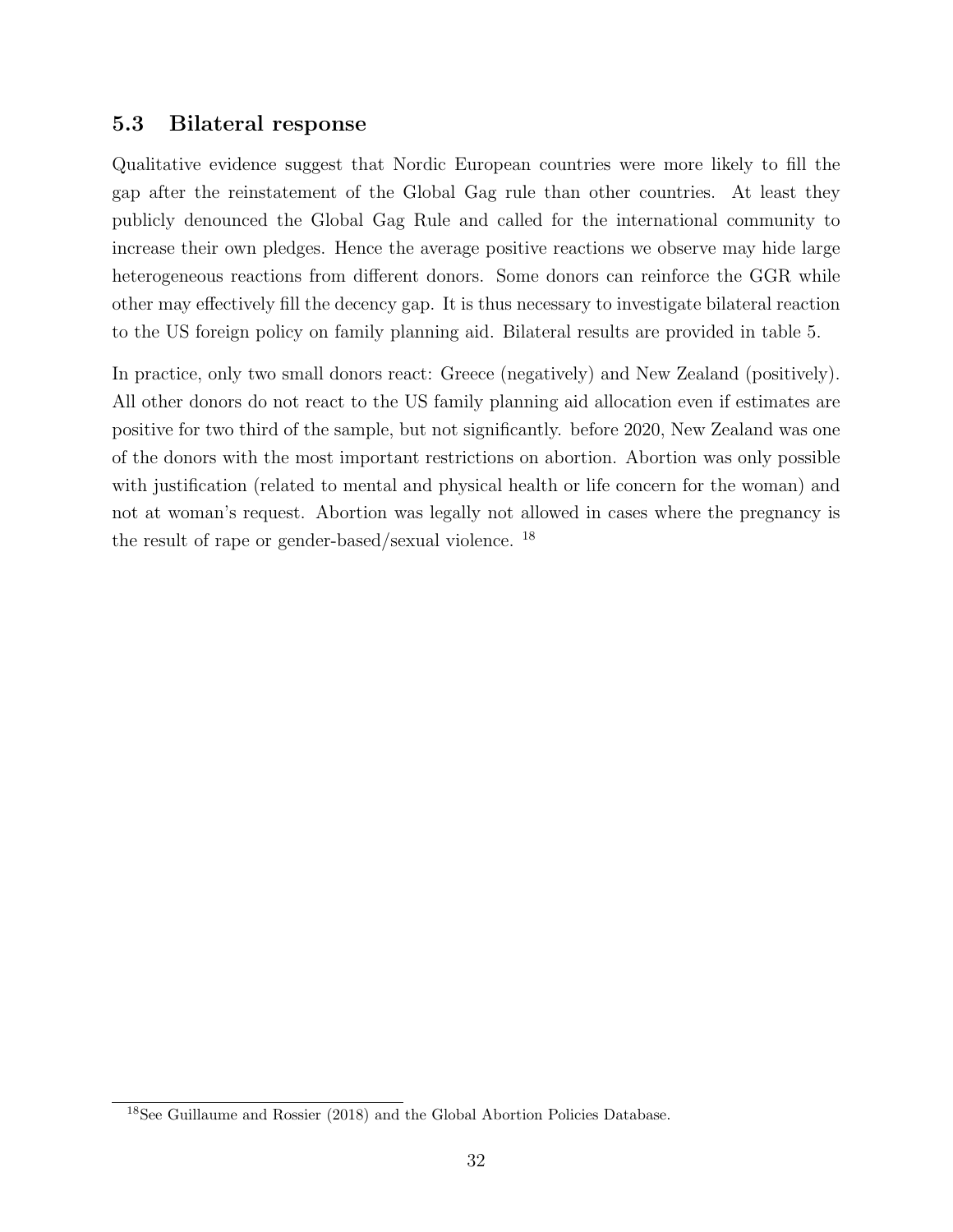|                                  | Australia   | Austria     | Belgium     | Canada     | Denmark     |
|----------------------------------|-------------|-------------|-------------|------------|-------------|
| Log of US FP $\text{aid}_{rt-1}$ | 0.139       | $-0.009$    | $-0.138$    | 0.136      | $-0.102$    |
|                                  | (0.101)     | (0.069)     | (0.111)     | (0.191)    | (0.066)     |
| Obs.                             | 2397.000    | 2568.000    | 2681.000    | 2741.000   | 2663.000    |
|                                  | Finland     | France      | Germany     | Greece     | Ireland     |
| Log of US FP aid $_{rt-1}$       | $-0.001$    | 0.056       | 0.340       | $-0.042$   | 0.017       |
|                                  | (0.088)     | (0.154)     | (0.309)     | (0.036)    | (0.054)     |
| Obs.                             | 2720.000    | 2749.000    | 2709.000    | 2105.000   | 2454.000    |
|                                  | Italy       | Japan       | Korea       | Luxembourg |             |
| Log of US FP aid $_{rt-1}$       | 0.001       | 0.140       | $-0.004$    | 0.037      |             |
|                                  | (0.089)     | (0.094)     | (0.066)     | (0.039)    |             |
| Obs.                             | 2727.000    | 2552.000    | 2042.000    | 2348.000   |             |
|                                  | Netherlands | New Zealand | Norway      | Portugal   |             |
| Log of US FP aid $_{rt-1}$       | 0.014       | 0.034       | $-0.008$    | $-0.020$   |             |
|                                  | (0.155)     | (0.029)     | (0.081)     | (0.029)    |             |
| Obs.                             | 2760.000    | 1893.000    | 2756.000    | 2605.000   |             |
|                                  | Spain       | Sweden      | Switzerland | UK         | <b>BMGF</b> |
| Log of US FP aid $_{rt-1}$       | $-0.068$    | 0.046       | 0.080       | 0.224      | $-0.160$    |
|                                  | (0.118)     | (0.095)     | (0.058)     | (0.202)    | (0.156)     |
| Obs.                             | 2412.000    | 2766.000    | 2532.000    | 2644.000   | 1975.000    |

Notes: One observation is a recipient and a year. Coefficients are reported with standard errors clustered at the recipient and donor level. Aid data come from IHME database. OLS estimates are provided in Table 10 in appendix A.

 $*** p < 0.01, ** p < 0.05, * p < 0.1$ 

Table 5: Bilateral reactions : IV estimates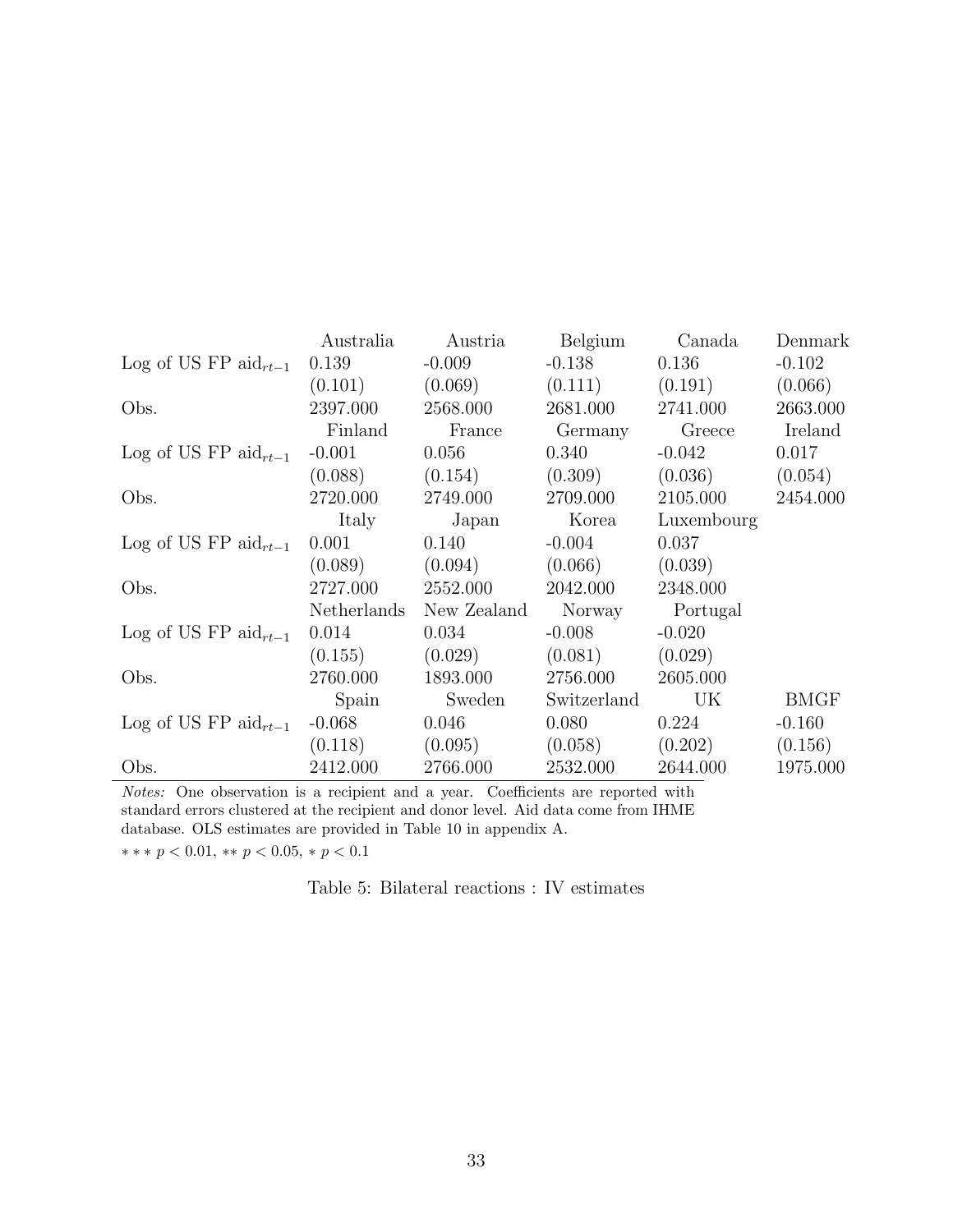#### 5.4 Placebo test and robustness analysis

I explore robustness to outliers. I replicate the regressions excluding each time a donor and a recipient. Thus, I run 3888 additional regression. I plot the estimates obtained in figure 9. The vertical line represents the estimates of baseline results.

The histogram shows that the estimate is not really sensitive to the inclusion of some donors or recipients. Only the exclusion of one recipient - Indonesia – affects importantly the order of magnitude, with an estimate around 0.05. Nevertheless the results remain positive and significant in all regressions.



Figure 9: Estimates of baseline equation excluding a donor and a recipient Note: An observation is the estimate of the coefficient of interest of baseline regression excluding a donor and a recipient.

The PEPFAR fund launched in 2003 targeted 15 countries.<sup>19</sup> Those countries received large US aid to fight HIV and AIDS. It could have affect the allocation of family planning differently. In order to rule out the possibility that results are driven by those specific sample of recipientS, I estimate the equation excluding those countries. Results remain significant and positive and the order of magnitude is the same. The results are shown in column (1) of table 6.

I next look at a broader definition of family planning aid in column (2). To do so, I investigate the reaction of other donors but for all reproductive and maternal health sector (RMH). As expected the K.-P. F.-Stat is lower than before. The estimate is larger but remains

<sup>&</sup>lt;sup>19</sup>Those countries are : South Africa, Bostwana, Côte d'Ivoire, Ethiopia, Guyana, Haïti, Kenya, Mozambique, Namibia, Nigeria, Uganda, Rwanda, Tanzania, Vietnam and Zambia.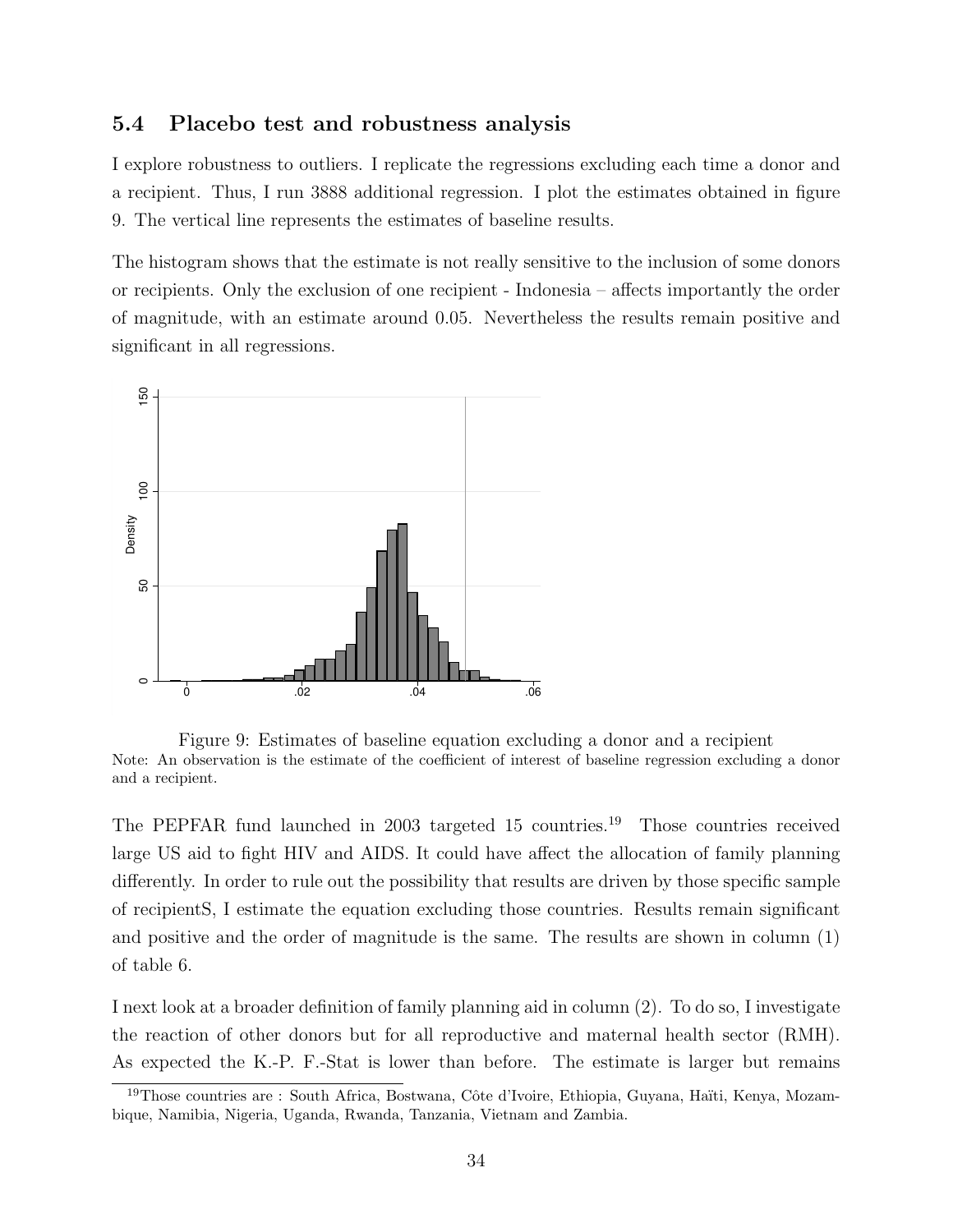non significant. This result suggests that the Global Gag Rule may not only affect the allocation of family planning aid but also, due to a definition of family planning which is not perfectly stated, the allocation of reproductive and maternal health in general. This could be explained by the fact projects on family planning and maternal health are generally implemented together by the same implementing agencies.

In IHME database, nonzero values under \$500 are indicated by dashes. Thus we do not know the exact amount allocated if the flow is lower than \$500. In baseline regressions, I used values rounded to the thousands place, those flows are rounded to zero. To investigate the sensitivity of the results, I replace those flows by a flow equal to \$500. Columns (3) and (4) investigate the robustness to the case I only replace US FP aid and to the case both US and other donors aid are replaced. Results remain similar and significant.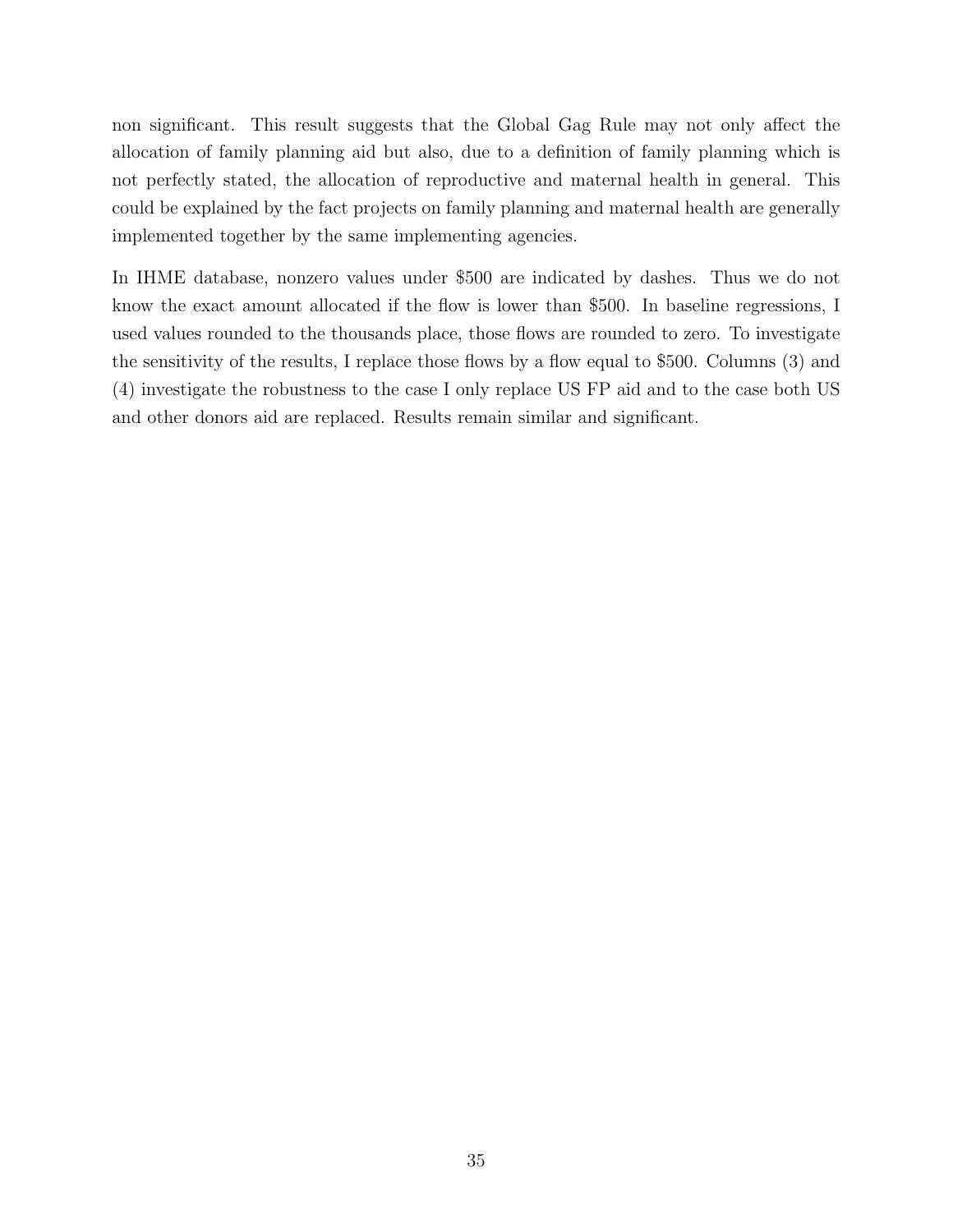|                                                                                                                                                                                                                                                                                                   | PEPFAR FPAid <sub>drt</sub><br>$\begin{array}{c}\n\begin{array}{c}\n\end{array}\n\end{array}$ | $\odot$ | $FPAid_{drt}$<br>$\begin{pmatrix} 3 \end{pmatrix}$ | (4) $(5)$ $(6)$<br>BFPAid <sub>art</sub> NCD <sub>art</sub> MAL <sub>art</sub> | $\left(\frac{15}{2}\right)$ |             | $(T)$<br>CRS13020 | $\begin{array}{c} (8) \\ \text{CRS130} \end{array}$ | Educ.<br>$\odot$ | $\frac{\text{(10)}}{\text{April.}}$ |
|---------------------------------------------------------------------------------------------------------------------------------------------------------------------------------------------------------------------------------------------------------------------------------------------------|-----------------------------------------------------------------------------------------------|---------|----------------------------------------------------|--------------------------------------------------------------------------------|-----------------------------|-------------|-------------------|-----------------------------------------------------|------------------|-------------------------------------|
| $Log(US FP \text{ aid})_{rt-1}$                                                                                                                                                                                                                                                                   | 0.055                                                                                         |         |                                                    |                                                                                | $-0.099$                    | 0.147       | 0.029             | 0.026                                               | $-0.048$         | 0.010                               |
| $Log(US RMH aid)_{rt-1}$                                                                                                                                                                                                                                                                          | (0.032)                                                                                       | 0.052   |                                                    |                                                                                | (0.062)                     | (0.144)     | (0.051)           | (0.043)                                             | (0.075)          | (0.083)                             |
|                                                                                                                                                                                                                                                                                                   |                                                                                               | (0.055) | 0.039                                              | 0.31                                                                           |                             |             |                   |                                                     |                  |                                     |
| Bound Log(US FP aid) $_{rt-1}$                                                                                                                                                                                                                                                                    |                                                                                               |         | (0.039)                                            | (0.039)                                                                        |                             |             |                   |                                                     |                  |                                     |
| Obs.                                                                                                                                                                                                                                                                                              | 50280                                                                                         | 59470   | 59470                                              | 59470                                                                          | 59470                       | 59470       | 24975             | 24975                                               | 24975            | 24975                               |
| Donor-recipient pair                                                                                                                                                                                                                                                                              | 2761                                                                                          | 3121    | 3121                                               | 3121                                                                           | 3121                        | 3121        | 1848              | 1848                                                | 1848             | 1848                                |
| Recipient                                                                                                                                                                                                                                                                                         | $\overline{\mathrm{SO}}$                                                                      | 105     | 105                                                | 105                                                                            | 105                         | 105         |                   | $\overline{8}$                                      | 58               | 8 <sup>o</sup>                      |
| K-P. F-Stat                                                                                                                                                                                                                                                                                       | 28.98                                                                                         | 12.27   | 19.30                                              | 19.30                                                                          | 23.31                       | 23.31       | 3.557             | 3.557                                               | 3.557            |                                     |
| Anderson-Rubin F-test                                                                                                                                                                                                                                                                             | 3.171                                                                                         | 1.011   | 1.011                                              | 0.626                                                                          | 2.805                       | 1.209       | 0.351             | 0.269                                               | 0.537            | 3.557<br>0.0148                     |
| p-value of AR F-test                                                                                                                                                                                                                                                                              | 0.0882                                                                                        | 0.325   | 0.325                                              | 0.437                                                                          | 0.108                       | 0.283       | 0.559             | 0.609                                               | 0.471            | 0.904                               |
| Donor-Recipient FE                                                                                                                                                                                                                                                                                | $Y$ es                                                                                        | Yes     | ${\rm Yes}$                                        | Yes                                                                            | Yes                         | ${\rm Yes}$ | $\rm Yes$         | $\rm Yes$                                           | Yes              | $\rm Yes$                           |
| Donor-Year FE                                                                                                                                                                                                                                                                                     | $Y$ es                                                                                        | Yes     | $Y$ es                                             | Yes                                                                            | Yes                         | Yes         | Yes               | $\rm Yes$                                           | Yes              | $Y$ es                              |
| Controls as (5) of table 2                                                                                                                                                                                                                                                                        | Yes                                                                                           | Yes     | Yes                                                | Yes                                                                            | Yes                         | Yes         | Yes               | $Y$ es                                              | Yes              | Yes                                 |
| Aid data come from IHME database. PEPFAR exclude 15 recipients that benefited from the PEPFAR programs starting 2003. NCDAid and MALAid<br>Notes: One observation is a pair donor-recipient and a year. Coefficients are reported with standard errors clustered at the recipient and donor level |                                                                                               |         |                                                    |                                                                                |                             |             |                   |                                                     |                  |                                     |
| represent respectively aid allocated against tuberculosis, non-communicable disease and malaria. Bound Aid is aid for which flows lower than \$500 are                                                                                                                                            |                                                                                               |         |                                                    |                                                                                |                             |             |                   |                                                     |                  |                                     |
| registered as equal to \$500. CRS corresponds to flow labelled by purpose code 13020 or 13030, CRS 130 corresponds to aid flows labelled "reproductive<br>health and population policy"                                                                                                           |                                                                                               |         |                                                    |                                                                                |                             |             |                   |                                                     |                  |                                     |
|                                                                                                                                                                                                                                                                                                   |                                                                                               |         |                                                    |                                                                                |                             |             |                   |                                                     |                  |                                     |

Table 6: Donors reaction to US FP aid allocation (1990-2019) - Robustness Table 6: Donors reaction to US FP aid allocation (1990-2019) - Robustness

∗ ∗ ∗ p < 0.01, ∗∗ p < 0.05, ∗ p < 0.1

 $\ast \ast \ast \, p < 0.01, \, \ast \ast \, p < 0.05, \, \ast \, p < 0.1$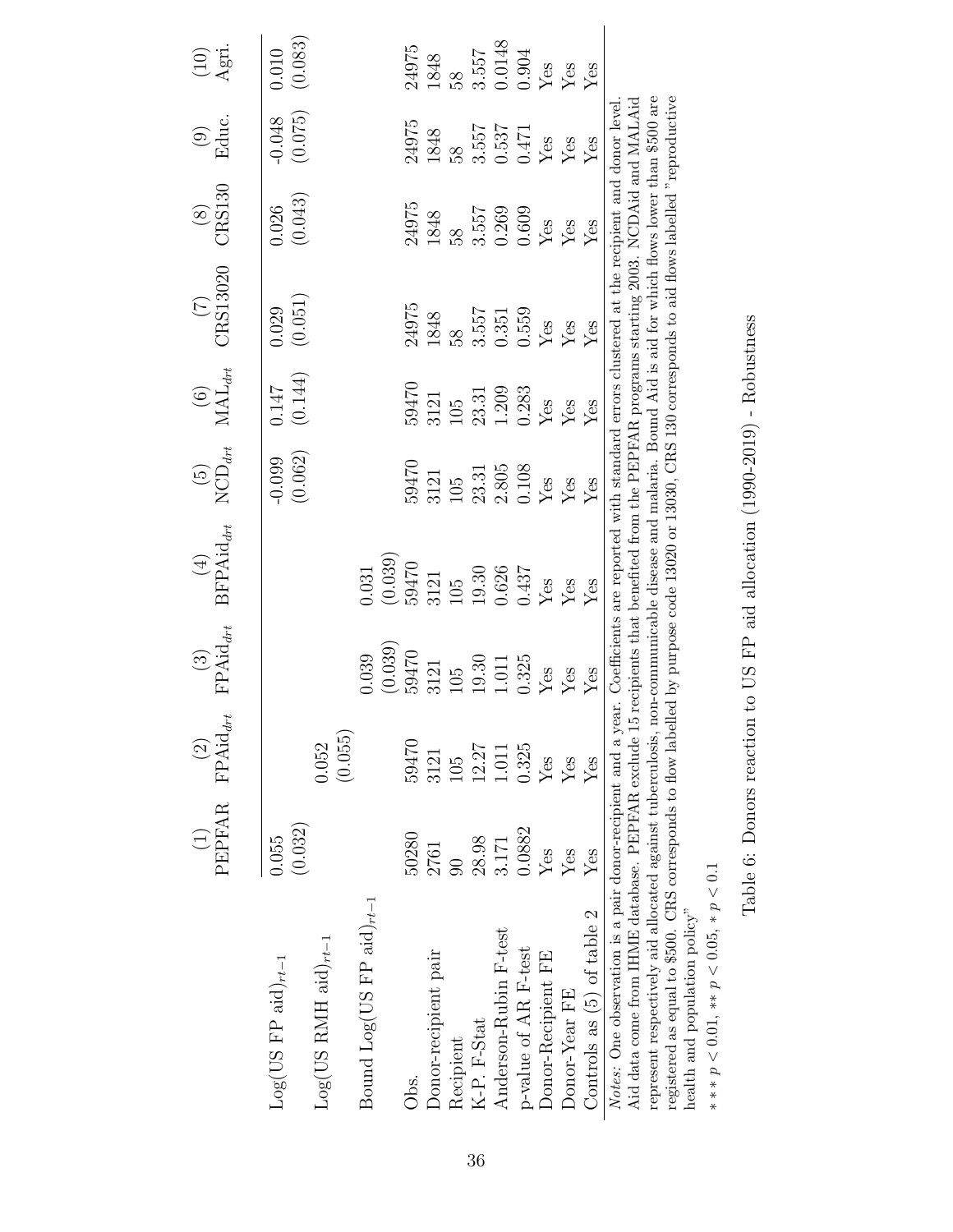I also look at placebo regressions. Under the hypothesis that the GGR does not affect other US aid budgets through a balancing effect, I expect that allocations from other donors, in sectors not related to reproductive health, are not affected by the US allocation on family planning aid. I first investigate whether donors adjust their allocation for non communicable disease aid (NCD) and malaria (MAL) in reaction of the evolution of the US FP aid. Results are provided in table 6 in columns (5) to (6). As expected donors do not react significantly.

I also use OECD-CRS data from 2000 to 2019 to investigate the robustness of the result to the choice of a specific database. I focus on disbursements. I first focus only on family planning (purpose code 13020 and 13030) in column (7) and next on reproductive health and population policy (sector code 130) in column (8). For flows focusing explicitly on family planning (column 7), the estimate is positive and significant at the five percent level. For a broader definition of family planning programs, the estimate is also positive nut not significant at a 10 percent level. In columns (9) and (10) I run additional placebo tests by looking at reactions for education and agriculture aid, still using OECD-CRS data. Both estimates are non significant.

Finally, if the results are driven by an election effect and a change in administration we may observe significant reactions after an election even if it does not affect the status of the Global Gag Rule. As both Presidents G.W. Bush and Obama were reelected I can run two placebo tests. I redefined the GGR to be equal to one during the second mandate of the president and run the regressions during the whole period of presidency. Hence I run two regressions, one for President Bush and one for President Obama. Results are provided in table 7. As expected, the effect is not significant and the IV strategy not relevant.<sup>20</sup>

Finally, I run the randomization placebo test introduced by Christian and Barrett (2021). This test introduces randomness into the endogenous explanatory variable of interest (here the US family planning receipts in a given year) while holding constant cross-sectional exposure (here  $FP_r * shareONG_r$ ), the instrument (here the timing of the GGR). It should eliminate the estimated causal relationship if indeed exogenous implementation of the GGR drive outcomes (reaction from other donors). Hence, within a given year, I hold constant the following variables: the identity of the countries that receive any family planning aid, the identity of the countries that receive such aid at least partly through non-US NGOs, observable fixed and time-varying characteristics of countries and the aggregate distribution of family planning aid accross all countries each year. But I randomly reallocate the quantity

 $^{20}$ A better placebo test would have been to look at a false rescinding of the GGR in 1989 when there is a change in President (Reagan to Bush) but the President remained a Republican and the GGR remained active. Unfortunately, data are not available before 1990.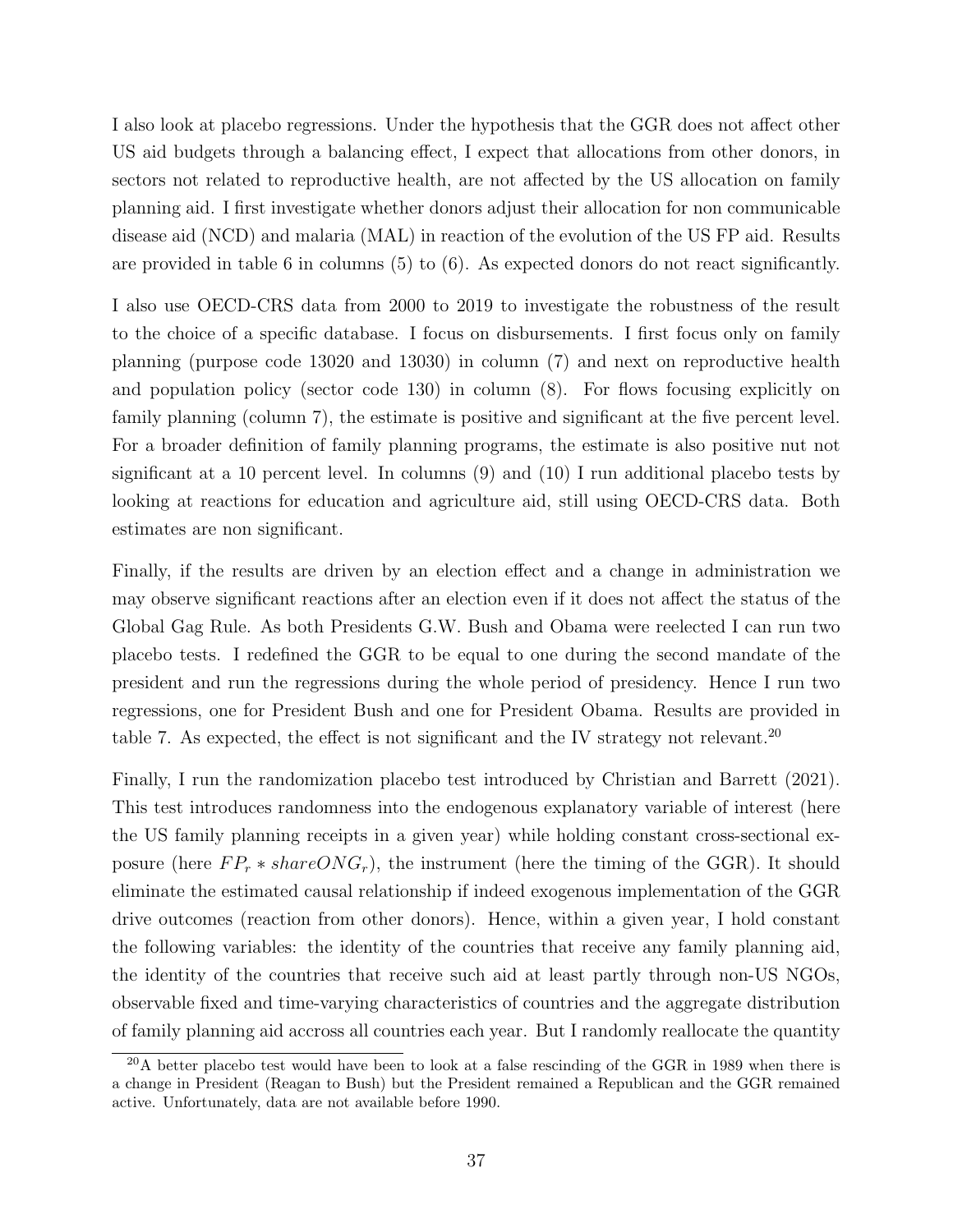|                              | (1)         | $\left( 2\right)$ |
|------------------------------|-------------|-------------------|
|                              | Bush        | Obama             |
|                              |             |                   |
| $Log(US FP aid)_{rt-1}$      | 0.089       | $-4.294$          |
|                              | (0.274)     | (336.018)         |
| Obs.                         | 14329       | 14391             |
| Donor-recipient pair         | 2271        | 2268              |
| Recipient                    | 92          | 92                |
| K-P. F-Stat                  | 0.663       | 0.000168          |
| Anderson-Rubin F-test        | 0.150       | 0.0932            |
| p-value of AR F-test         | 0.702       | 0.763             |
| Donor-Recipient FE           | <b>Yes</b>  | Yes               |
| Donor-Year FE                | Yes         | Yes               |
| Controls as $(5)$ of table 2 | ${\rm Yes}$ | Yes               |

Notes: One observation is a pair donor-recipient and a year. Coefficients are reported with standard errors clustered at the recipient and donor level. For Bush, the GGR is falsely rescinded in 2005. For Obama, the GGR is falsely reinstated in 2013. ∗ ∗ ∗ p < 0.01, ∗∗ p < 0.05, ∗ p < 0.1

Table 7: Placebo test

of family planning aid delivered to a particular country. In practice I thus perform permutations of aid among recipients of US family planning aid. The resulting pseudo-data set should preserve the two sources of endogeneity someone may worry about – time trends and endogenous selection into being a regular family planning aid recipient. In this placebo test, the only reason why the quantity of family planning aid from the US would be positively related to other donors' allocation would be that countries that regularly receive other donors' aid are also the countries that regularly receive US FP aid through non-US NGOs and the years the GGR is not active happen to be years in which other donors' aid is elevated.

Figure 10 shows the distribution of coefficient estimates generated by 1,000 randomizations of family planning aid allocations and then (re-)estimating the baseline 2SLS model. If the true causal relationship between US FP aid allocations and other donors' FP aid is positive and the identification is otherwise unaffected by selection bias and spurious time trends, the distribution of coefficients would shift left relative to the baseline coefficient estimate because the randomization of US FP allocations would attenuate the estimated relationship between US aid and aid from other donors. I observe the left shift even if it is not centered around zero.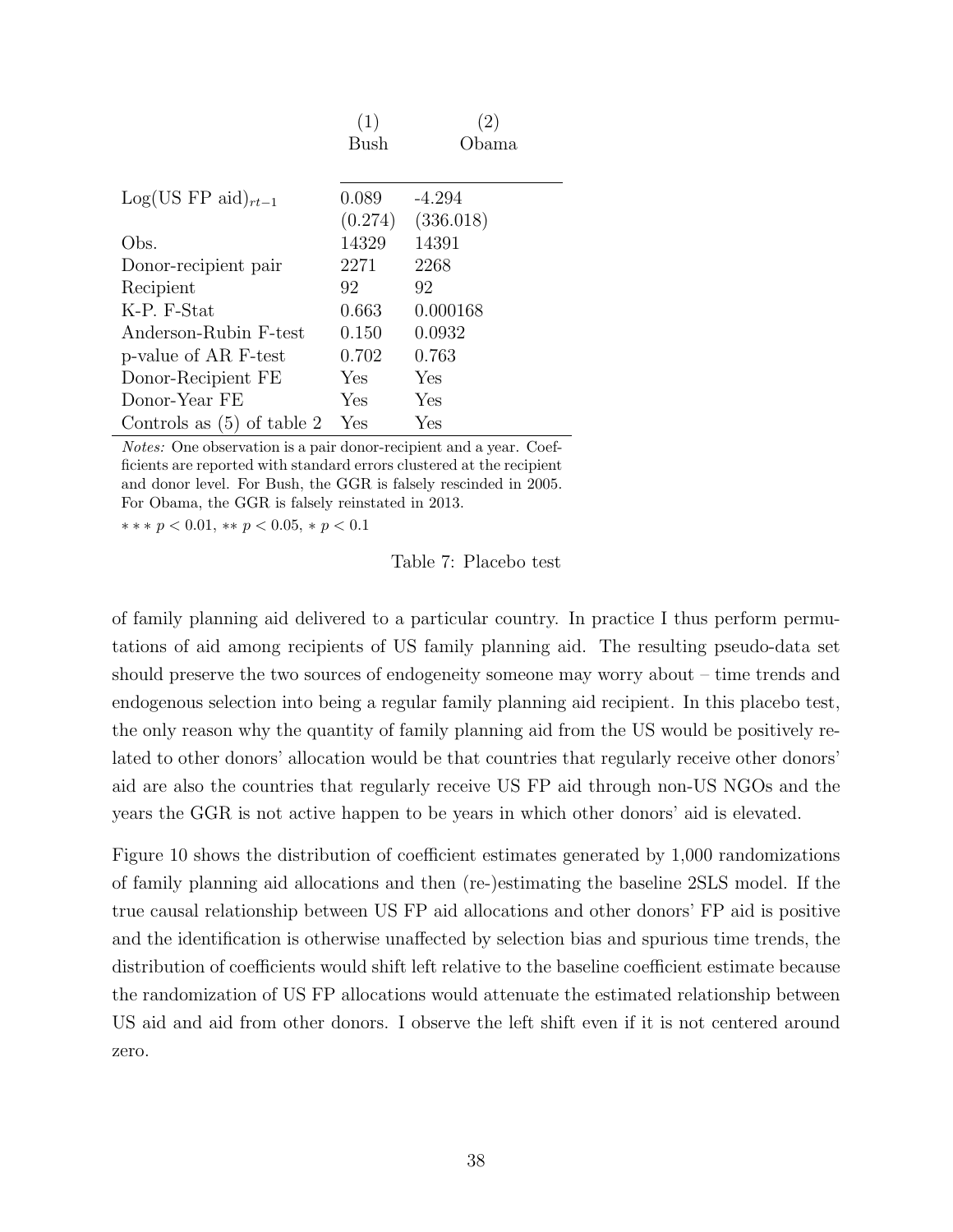



Note: The density plot depicts the distribution of 2SLS coefficient estimates using the set of baseline controls with 1,000 draws of randomized allocations of US FP aid and randomized share of aid channelled through foreign NGOs among actual recipients in a given year. The dark shaded area indicates the bottom and top 5% of draws. The light shaded area shows the top and bottom 10%.